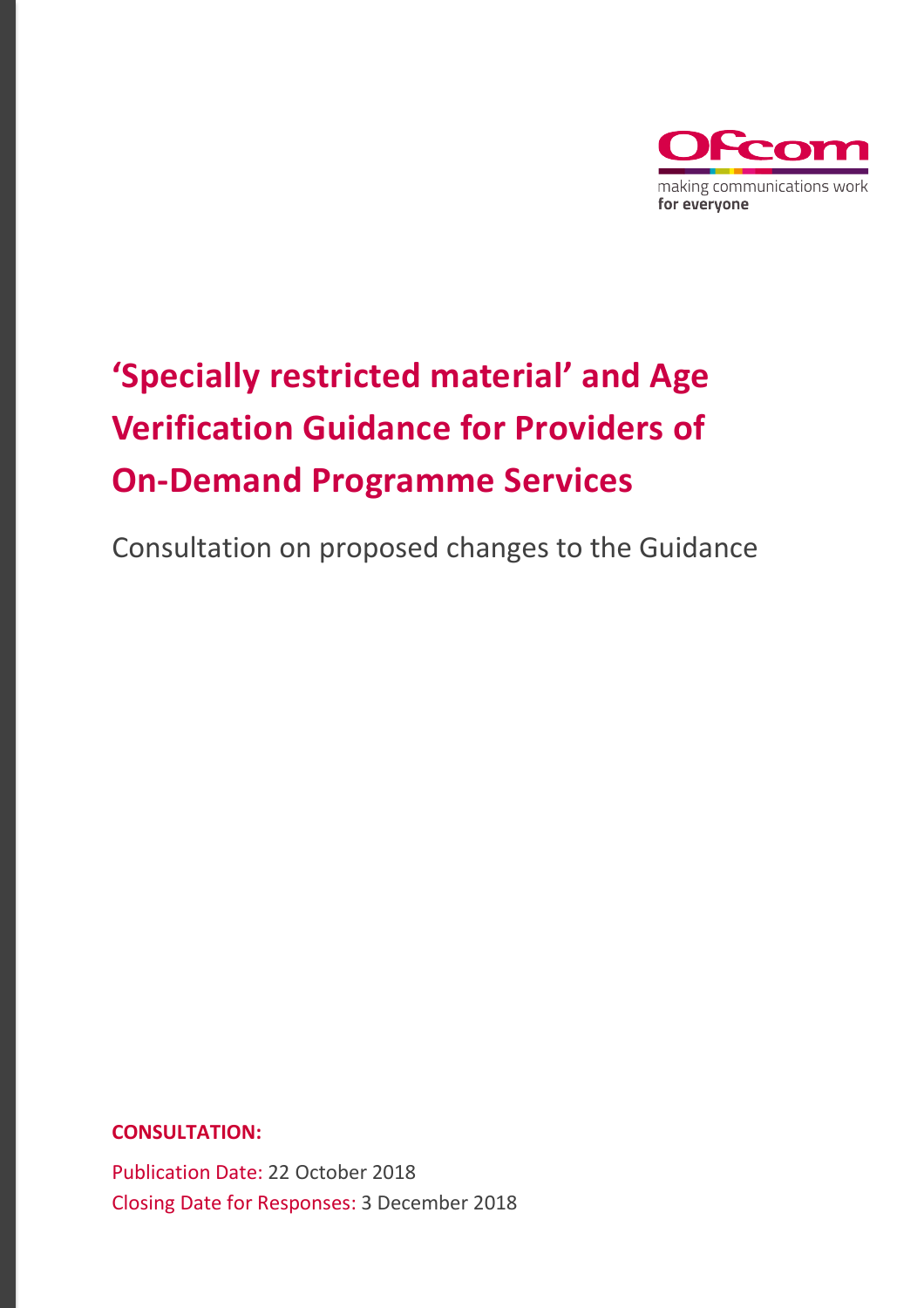# About this document

This document sets out our proposed amendments to the Guidance for Rule 11 of the rules for ondemand programme services ("the ODPS Rules"). The changes we are consulting on aim to promote consistency between our approach to regulating '*specially restricted material'* on ODPS, and the approach of the British Board of Film Classification ("BBFC") to regulating '*pornographic'* content online on commercial adult websites.

Separately, and for information only, this document also sets out the changes which we will be making to Rule 11 to reflect the amendments to the definition of '*specially restricted material*' introduced by the Digital Economy Act 2017.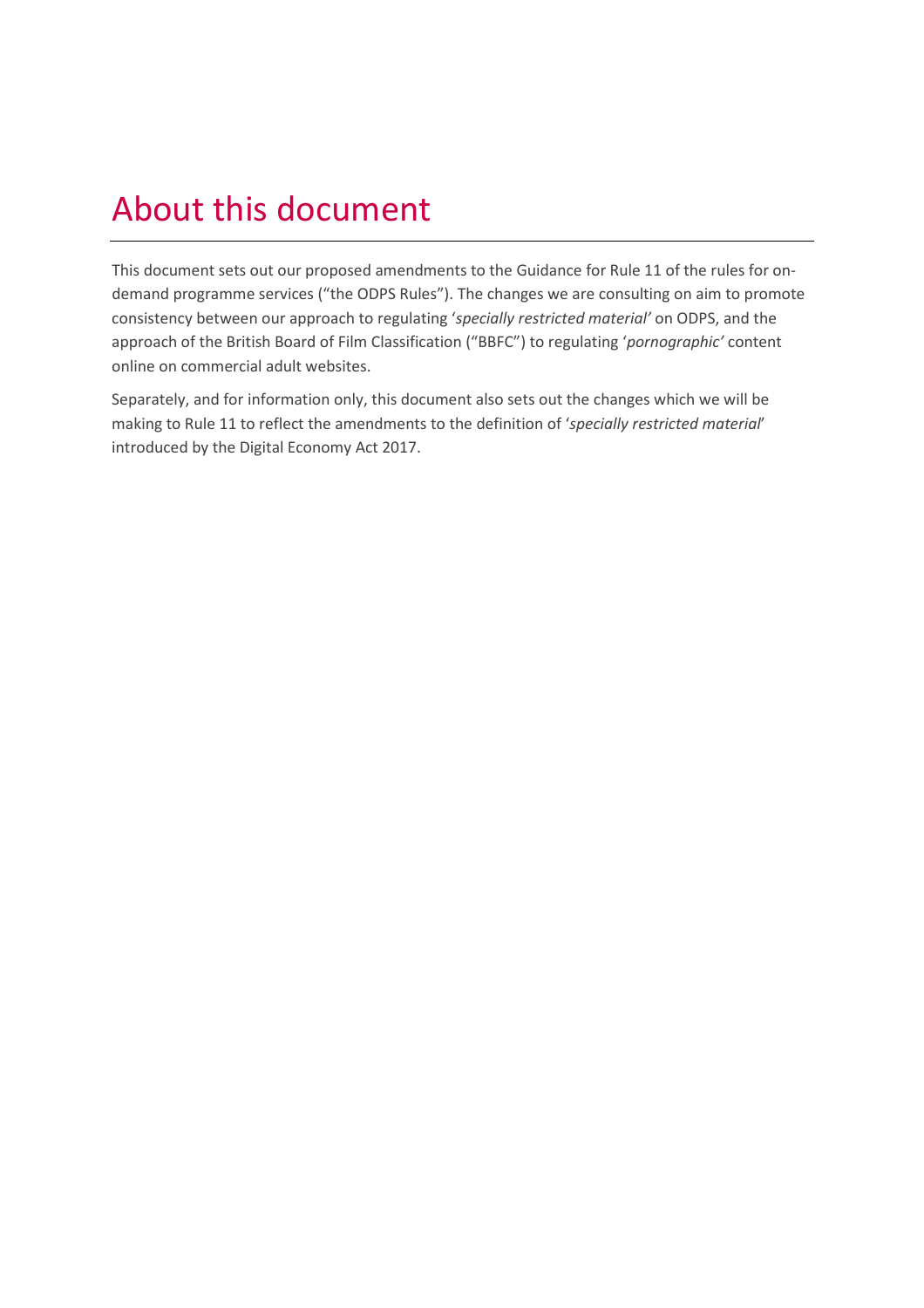## **Contents**

### **Section**

| 1. Summary                          |               |
|-------------------------------------|---------------|
| 2. Background                       | $\mathcal{D}$ |
| 3. Changes to Rule 11               | 5             |
| 4. Draft Amendments to the Guidance | 6             |

### **Annex**

| A1. Legal Background                                     | 11  |
|----------------------------------------------------------|-----|
| A2. Changes to Rules and proposed amendments to Guidance | 203 |
| A3. Equality Impact Assessement                          | 208 |
| A4. Responding to this consultation                      | 20  |
| A5. Ofcom's consultation principles                      | 23  |
| A6. Consultation coversheet                              | 24  |
| A7. Consultation questions                               | 25  |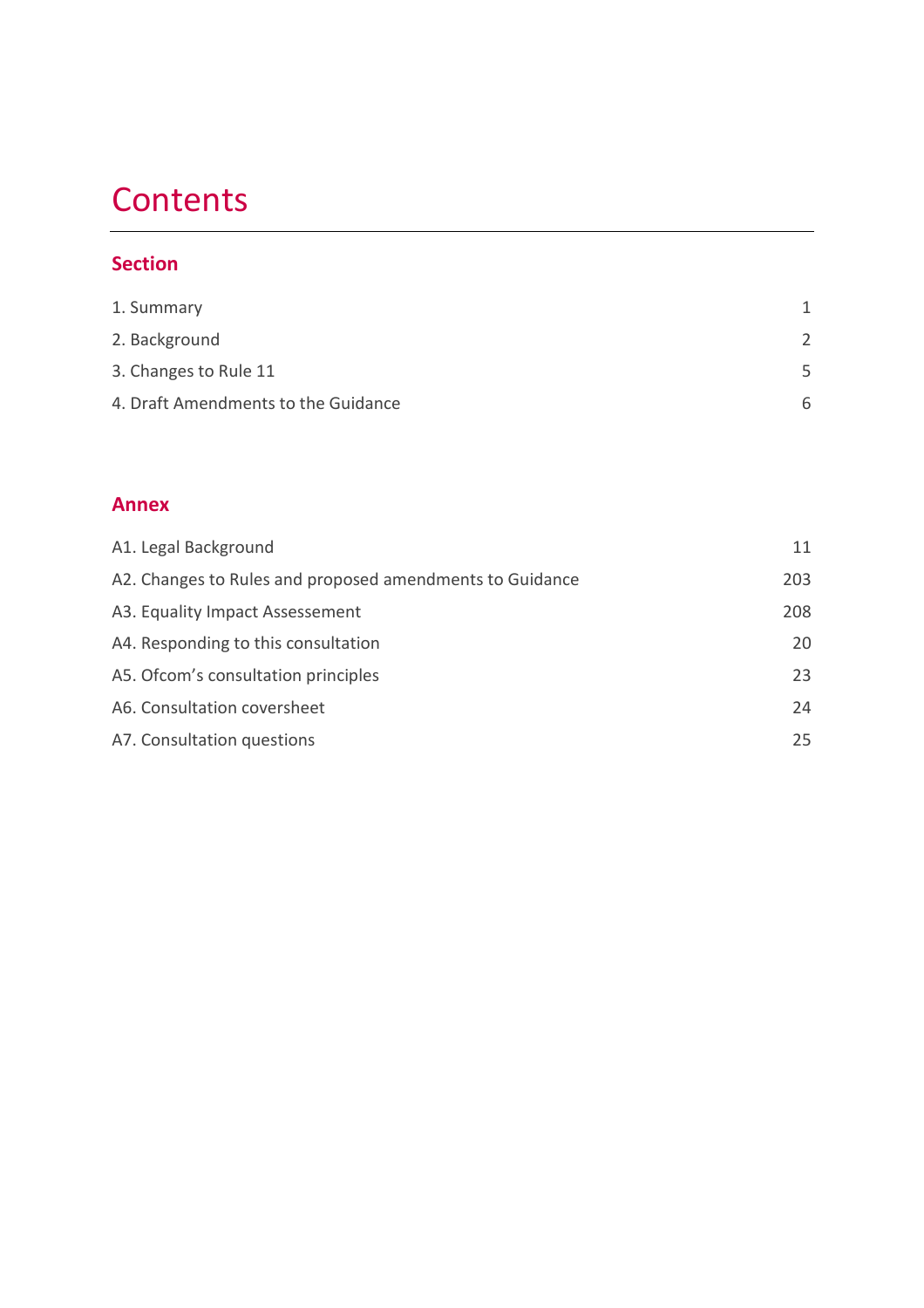# <span id="page-3-0"></span>1. Summary

## **Why are we consulting?**

- 1.1 On-demand programme service providers ("ODPS providers") regulated by Ofcom are required to place some content (including certain pornographic content) behind ageverification controls ("AV" controls) in order to restrict access to over 18s.
- 1.2 The Digital Economy Act 2017 ("DEA") amends section 368E of the Communications Act 2003 ("the Act") to increase the scope of material that needs to be placed behind AV controls on ODPS.
- 1.3 The DEA has also introduced new AV requirements for other providers of online commercial adult content available in the UK. The British Board of Film Classification ("BBFC") is responsible for enforcing these requirements[1](#page-3-1). It[s guidance](https://www.ageverificationregulator.com/assets/bbfc-guidance-on-age-verification-arrangements-october-2018-v2.pdf) on age-verification arrangements was laid before parliament on 10 October 2018.
- 1.4 For information, and to provide context for the proposals on which we are seeking stakeholder views, this document sets out the changes we are making to Rule 11 of the rules<sup>[2](#page-3-2)</sup> applying to ODPS providers ("the ODPS Rules"). These changes reflect the amendments to section 368E of the Act and are not subject to consultation.
- 1.5 The proposals on which we are seeking stakeholder views relate to Ofcom's approach to applying the AV requirements. This will be set out in Ofcom's Guidance on the ODPS rules. Our proposals aim to promote consistency between Ofcom's approach to the AV requirements for ODPS, and the BBFC's approach to similar requirements for other providers of online adult content. We consider that aligning our approach with that of the BBFC where possible will help provide clarity for industry and consumers.

### **What happens next?**

- 1.6 We welcome input on Ofcom's proposed approach to applying the AV requirements by 3 December 2018. Ofcom will then consider the responses and aim to publish a statement of our decisions and the revised Guidance in early 2019. The changes to the Guidance will be brought into effect when the relevant DEA provisions commence – at the time of writing this date is yet to be determined.
- 1.7 Alongside the publication of the statement, Ofcom will conduct stakeholder engagement with ODPS providers of adult content to help promote awareness and understanding of the changes to Rule 11 and the accompanying Guidance.

<span id="page-3-1"></span><sup>&</sup>lt;sup>1</sup> See the BBFC's ['age verification regulator'](https://www.ageverificationregulator.com/) website.

<span id="page-3-2"></span><sup>2</sup> See Ofcom'[s Rules and Guidance](https://www.ofcom.org.uk/__data/assets/pdf_file/0022/54922/rules_and_guidance.pdf)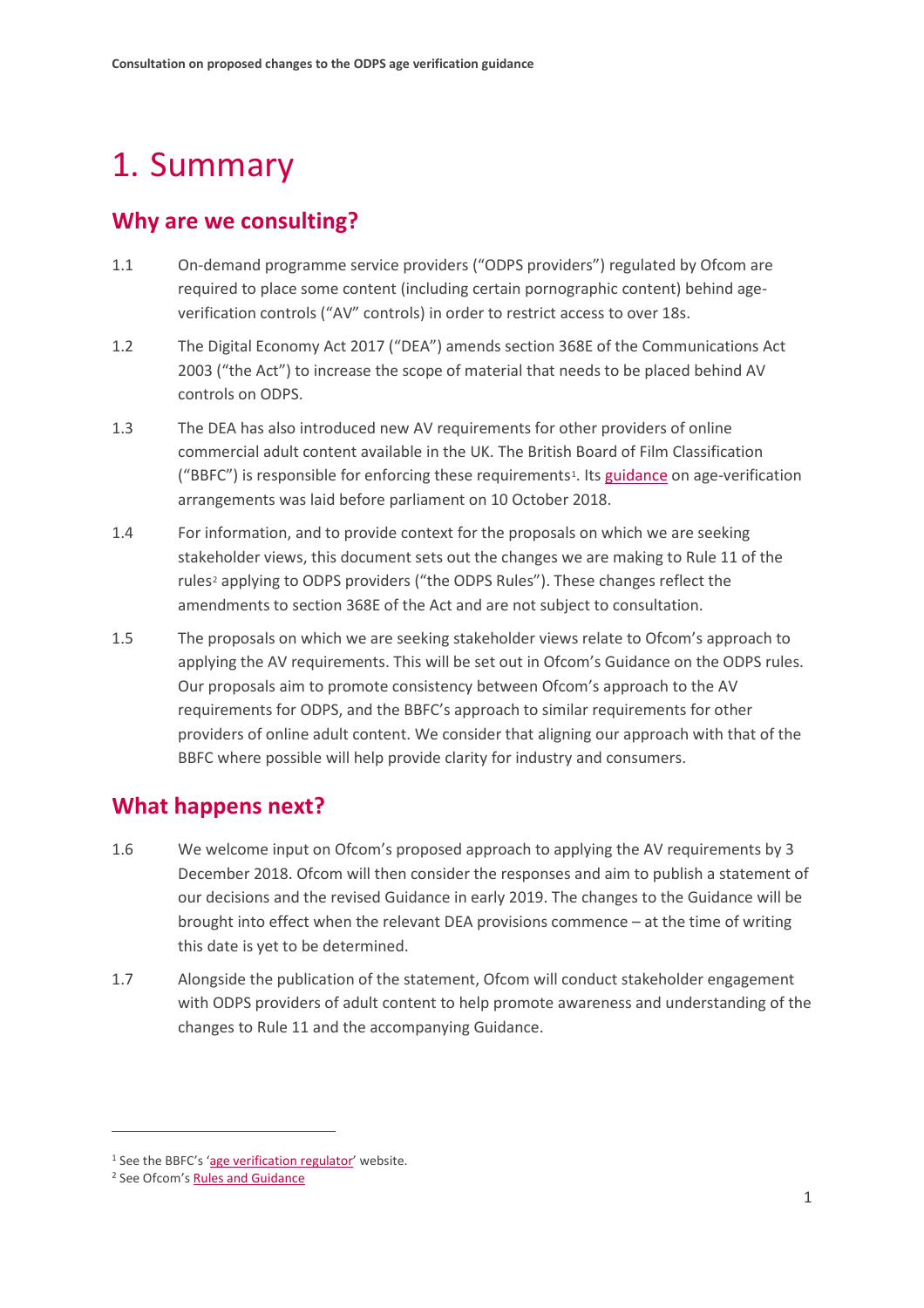# 2. Background

## **Current Rules**

- 2.1 Ofcom regulates on-demand programme services ("ODPS") through a series of rules ("the ODPS Rules")<sup>[3](#page-4-0)</sup> which reflect the requirements set out in Part 4A of the Communications Act 2003 ("the Act"). These largely derive from the Audiovisual Media Services Directive (AVMS Directive)<sup>[4](#page-4-1)</sup>. Whether an on-demand service is regulated by Ofcom depends on a number of factors including whether it includes 'television-like' content and whether it is within UK jurisdiction<sup>5</sup>. Ofcom currently regulates around 16 ODPS providers of adult content.
- 2.2 The ODPS Rules are set out as part of Ofcom's Broadcasting Code<sup>6</sup>, and are accompanied by guidance ("the ODPS Guidance") published by Ofcom to assist ODPS providers in their understanding of the Rules and how Ofcom applies them[.7](#page-4-4) Rule 11 of the ODPS Rules states that an ODPS must not contain any '*specially restricted material*' unless the material is made available in a manner which secures that persons under the age of 18 "*will not normally see or hear"* it*.*
- 2.3 The definition of '*specially restricted material'* includes material which has been issued an 'R18' Certificate by the British Board of Film Classification ("BBFC") or would be likely to be issued an R18 certificate if it were submitted to the BBFC as a video work. It also includes any other material that might seriously impair the physical, mental or moral development of persons under the age of 18.
- 2.4 The Guidance for Rule 11 explains that Ofcom has regard to the BBFC Classification Guidelines when determining whether material on an ODPS is R18-equivalent. [8](#page-4-5) The R18 certificate is issued by the BBFC in respect of video works being supplied on a physical video recording such as a DVD. It is a special classification for pornographic works, primarily for explicit works of consenting sex or strong fetish material involving adults.
- 2.5 Ofcom's Guidance on Rule 11 also sets out our expectations for how providers may use age-verification controls ("AV" controls) to ensure that under 18s "*will not normally see or hear"* '*specially restricted material'*. This states that ODPS providers should verify that the user is aged 18 or over at the point of registration or first access, and control further access to such content either by the use of AV each time the user returns or by the use of security controls, such as passwords or PIN numbers. The Guidance also sets out certain AV methods which we consider may secure the necessary level of AV controls, while

<span id="page-4-0"></span><sup>&</sup>lt;sup>3</sup> See Ofcom's **ODPS** rules

<span id="page-4-1"></span><sup>4</sup> [Directive 2010/13/EU of the European Parliament and of the Council of 10 March 2010](https://eur-lex.europa.eu/legal-content/EN/TXT/?uri=CELEX:32010L0013)

<span id="page-4-2"></span><sup>&</sup>lt;sup>5</sup> See Ofcom's **Guidance notes on who needs to notify** 

<span id="page-4-3"></span><sup>6</sup> Se[e Part 3 of the Ofcom Broadcasting Code](https://www.ofcom.org.uk/__data/assets/pdf_file/0003/100110/broadcast-code-april-2017-odps-rules.pdf)

<span id="page-4-4"></span><sup>&</sup>lt;sup>7</sup> See Ofcom'[s Rules and Guidance](https://www.ofcom.org.uk/__data/assets/pdf_file/0022/54922/rules_and_guidance.pdf)

<span id="page-4-5"></span><sup>&</sup>lt;sup>8</sup>For more information on the R18 certificate, and the type of content likely to be awarded this certificate, see the British Board of Film Classification's website[: www.bbfc.co.uk.](http://www.bbfc.co.uk/)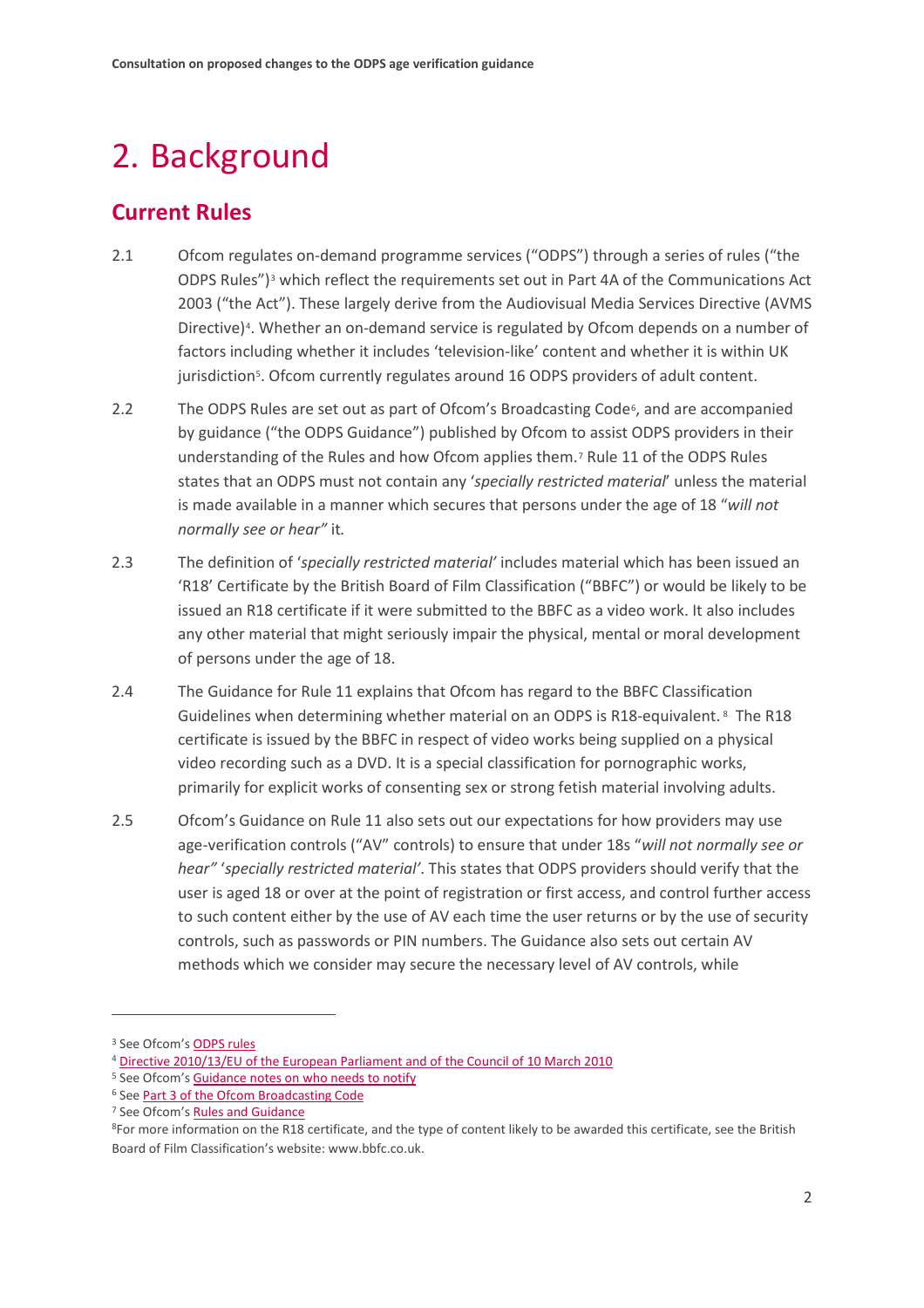explaining that we will assess compliance on a case by case basis. (See Part Annex 2 for the full text of the current Guidance.)

## **Digital Economy Act**

### **Extension to the statutory definition of 'specially restricted material'**

- 2.6 Section 94 of the Digital Economy Act 2017 ("DEA") amends section 368E of the Communications Act 2003 ("the Act") to expand the scope of '*specially restricted material'* for which ODPS providers must provide AV controls (see Annex 1). As a result, the definition of '*specially restricted material'* now includes material whose principle purpose is to cause sexual arousal and which has been issued an '18' Certificate by the BBFC, or would be likely to be issued an '18' if it were submitted to the BBFC in a video work.<sup>[9](#page-5-0)</sup>
- 2.7 As the ODPS Rules set out the requirements ODPS providers must comply with under sections 368E to 368H of the Act, Ofcom must ensure that any amendments made by Parliament to those sections are carried across to the ODPS Rules. Accordingly, we are revising Rule 11 to incorporate the new definition of *'specially restricted material'* in section 368E of the Act. For reference, we set out the revised Rule 11 in Section 3.

### **New Age Verification requirements for providers of online adult content**

- 2.8 At the same time as amending section 368E of the Act in relation to adult content included in ODPS, Part 3 of the DEA introduces new AV requirements for online providers of commercial adult material to be regulated by the BBFC.[10](#page-5-1) Online adult content within the BBFC's remit explicitly excludes ODPS regulated by Ofcom.
- 2.9 In outline, the new AV requirements for adult sites state that '*pornographic material'* must not normally be accessible to under 18s. As with '*specially restricted material'* on ODPS, '*pornographic material'* is defined to include both R18 and R18-equivalent material, and 18 and 18-equivalent material whose principal purpose is to cause sexual arousal.
- 2.10 The BBFC has the power to notify payment service providers or ancillary service providers (like search engines)[11](#page-5-2) of non-compliant services, and request that they withdraw their services. The BBFC can also require Internet Service Providers to block any '*pornographic'*  material provided without appropriate AV measures in place.
- 2.11 In March 2018, the BBFC consulted<sup>[12](#page-5-3)</sup> on its proposals for assessing whether AV measures taken by the online providers to be regulated comply with the DEA requirements for online adult content. The BBFC's draft Guidance was laid before Parliament on 10 October 2018.[13](#page-5-4)

<span id="page-5-0"></span><sup>9</sup> The relevant extract from the DEA is set out in our Legal Background annex, and can also be found [here](https://www.legislation.gov.uk/ukpga/2017/30/section/94)

<span id="page-5-1"></span><sup>&</sup>lt;sup>10</sup> The requirements are set out in **Part [3 of the DEA](http://www.legislation.gov.uk/ukpga/2017/30/part/3/enacted)** 

<span id="page-5-2"></span><sup>&</sup>lt;sup>11</sup> For more information on what constitutes an 'ancillary service provider' see the BBFC's Guidance on ancillary service [providers](https://www.ageverificationregulator.com/assets/bbfc_guidance_on_ancillary_service_providers_october_2018-v2.pdf)

<span id="page-5-3"></span><sup>12</sup> See the BBFC's **DEA consultation** 

<span id="page-5-4"></span><sup>13</sup> [Guidance on age verification arrangements](https://www.ageverificationregulator.com/assets/bbfc-guidance-on-age-verification-arrangements-october-2018-v2.pdf)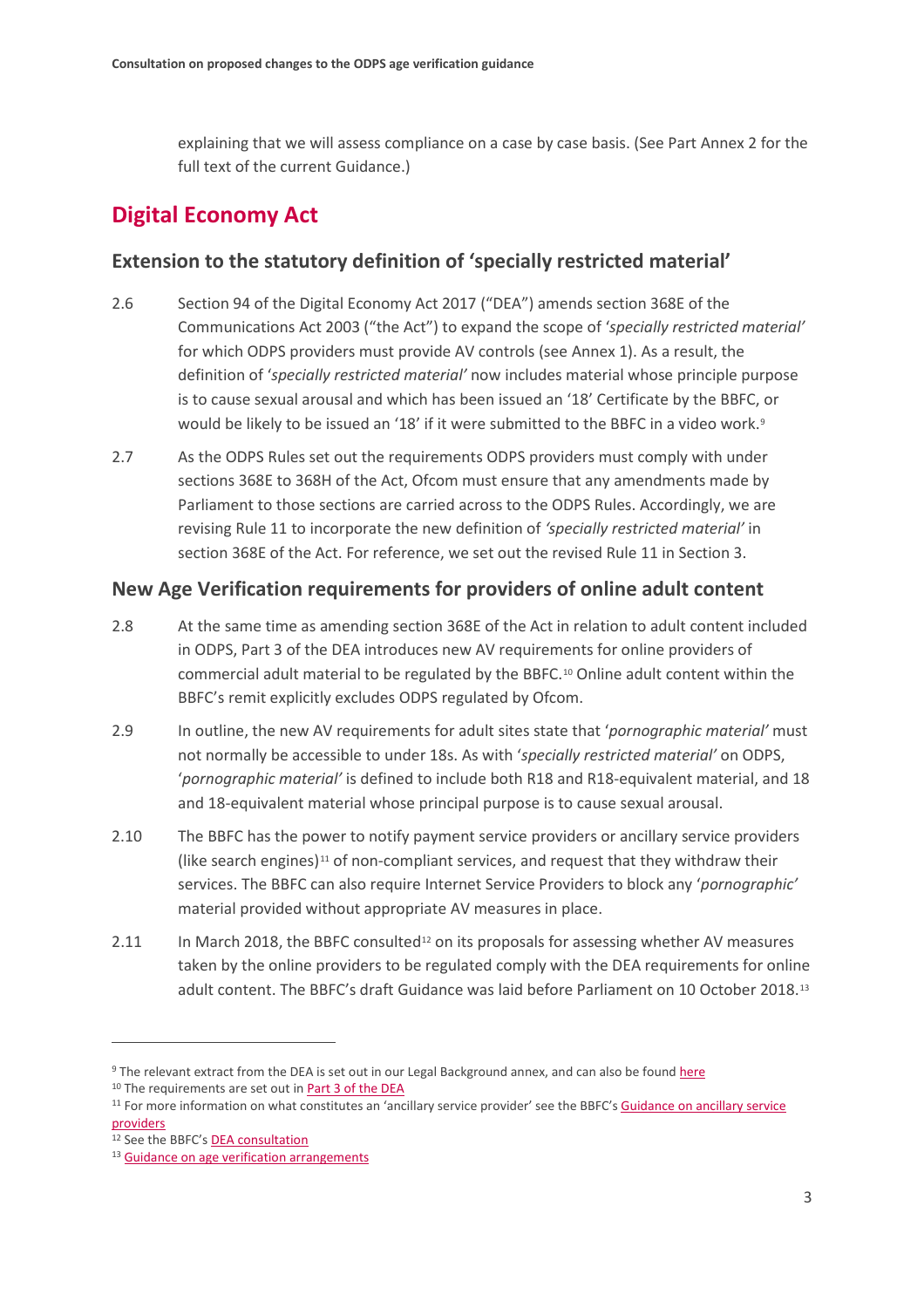- 2.12 In brief, the BBFC Guidance sets out the following criteria for determining effective AV<sup>[14](#page-6-0)</sup>:
	- a) use of an effective control mechanism to verify that the user is aged 18 or over at the point of registration or access;
	- b) use of AV data that cannot be reasonably known or be readily obtained or predicted by another person;
	- c) users age-verify each visit or access is restricted by controls such as passwords or personal identification numbers; and
	- d) measures which authenticate AV data and measures which are effective in preventing use by non-human operators including algorithms.
- 2.13 The BBFC Guidance also indicates features which the BBFC does not consider constitute effective AV (e.g. relying solely on 'tick box' system or requiring use to input only their date of birth).

<span id="page-6-0"></span><sup>&</sup>lt;sup>14</sup> See Section 3 of the BBFC's [guidance on age verification arrangements](https://www.ageverificationregulator.com/assets/bbfc-guidance-on-age-verification-arrangements-october-2018-v2.pdf)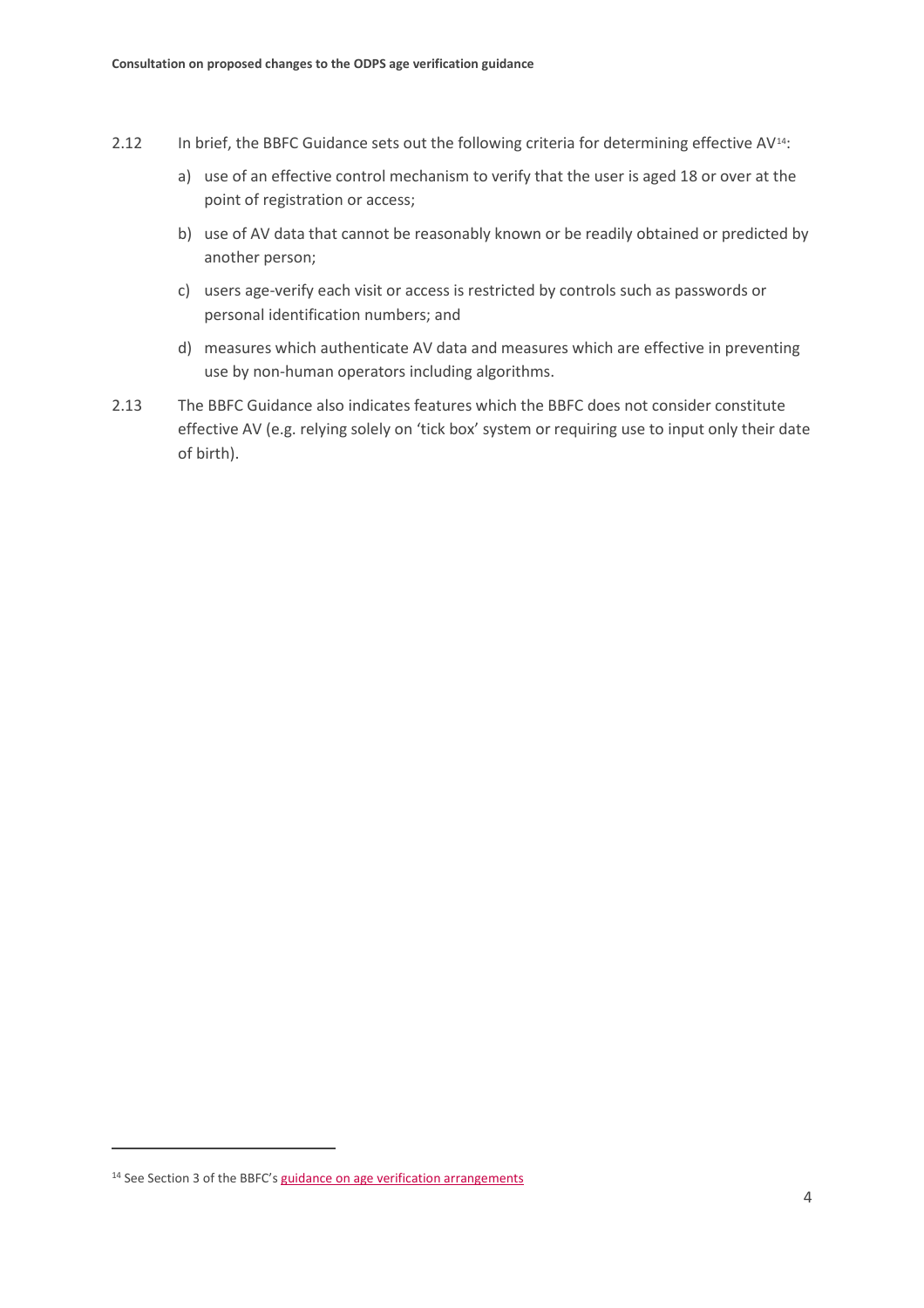# 3. Changes to Rule 11

3.1 In light of the changes to the statutory framework for the regulation of adult content which we have described in Section 2, this section explains our revisions to Rule 11 of the ODPS Rules which will be brought into effect when the relevant DEA provisions commence – at the time of writing this date is yet to be determined. These changes are described for information only.

## **Changes to Rule 11**

- 3.2 The definition of '*specially restricted material'* in Rule 11 currently includes R18 and R18 equivalent material and material that might seriously impair under 18s. In line with the amendments to section 368E of the Act, the changes to Rule 11 will extend the meaning of '*specially restricted material'* to also include:
	- a video work (i) in respect of which the BBFC<sup>[15](#page-7-0)</sup> has issued an 18 certificate, and (ii) whose nature is such that it is reasonable to assume that its principal purpose is to cause sexual arousal,
	- material whose nature is such that it is reasonable (i) to assume that its principal purpose is to cause sexual arousal, and (ii) to expect that, if the material were contained in a video work submitted to the BBFC for a classification certificate, the BBFC would issue an 18 certificate. In determining whether any material falls within these criteria, Ofcom must have regard to any guidelines issued by the BBFC as to its policy in relation to the issue of classification certificates.
- 3.3 See Annex 2 for detail of the new wording of Rule 11, set out in red (e.g. example).

<span id="page-7-0"></span><sup>&</sup>lt;sup>15</sup> The BBFC is the designated video works authority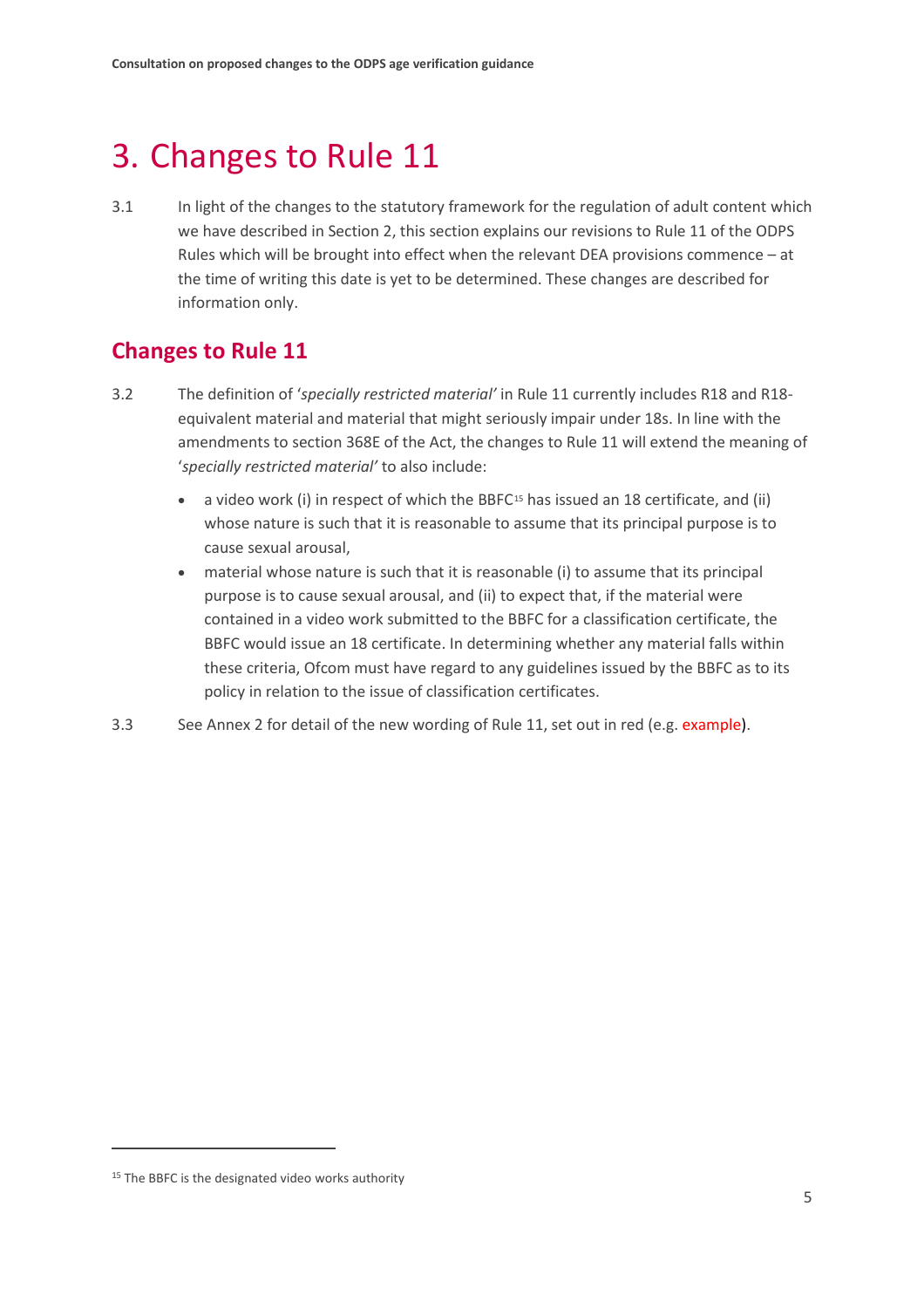# 4. Draft Amendments to Ofcom's Guidance on Rule 11

- 4.1 This section sets out the changes which we are proposing to make to Ofcom's Guidance on Rule 11, with the aim of promoting consistency between Ofcom's approach to the AV requirements for ODPS and the BBFC's approach for similar requirements for other providers of online adult content. We are inviting stakeholders to comment on these proposals, and Annex 2 presents the current guidelines alongside the proposed changes.
- 4.2 Additionally, in line with the revisions to Rule 11 (set out in Section 3), we need to amend our Guidance to reflect changes to the statutory framework. Section 94 of the DEA amends Section 368E of the Act to set out that, in determining whether any material whose principle purpose is to cause sexual arousal is such that the BBFC would issue an 18 certificate, regard must be had to any guidelines issued by the BBFC as to its policy in relation to the issue of classification certificates. This mirrors the existing requirement to have regard to the BBFC's policy in determining whether the nature of the material is such that the BBFC would issue an R18 certificate.
- 4.3 We therefore need to amend our Guidance to explain that, in assessing compliance by ODPS providers with Rule 11, Ofcom will have regard to the BBFC's Classification Guidelines when determining whether material whose principle purpose is to cause sexual arousal is 18-equivalent. The BBFC's current guidelines on the 18 certificate states that sex works (defined as works whose principle purpose is sexual arousal or simulation) containing only material which may be simulated are generally passed as an 18.[16](#page-8-0)
- 4.4 The analysis presented in this section constitutes an impact assessment as defined in section 7 of the Communications Act 2003 (the "Act"). Impact assessments provide a valuable way of assessing different options for regulation and showing why the preferred option was chosen. They form part of best practice policy-making.[17](#page-8-1)
- 4.5 Separately, in Annex 3, we assess the impact of our proposals on specified equality groups, in an 'Equality Impact Assessment'.

### **Guidance on 'Specially restricted material'**

 $\overline{a}$ 

4.6 As explained in Section 2, Part 3 of the DEA introduces a new requirement for providers of online commercial adult content available in the UK (aside from the ODPS regulated by Ofcom) to place AV controls on '*pornographic material'*. As with '*specially restricted material'* in ODPS, '*pornographic material'* is defined to include both R18 and R18 equivalent material and 18 and 18-equivalent material with a principle purpose of sexual

<span id="page-8-0"></span><sup>&</sup>lt;sup>16</sup> For more information on the 18-Certificate, see the British Board of Film Classification's website

<span id="page-8-1"></span><sup>17</sup> For further information about Ofcom's approach to impact assessments, see the guidelines Better policy-making: Ofcom's approach to impact assessment, which are on Ofcom's website: Better policy making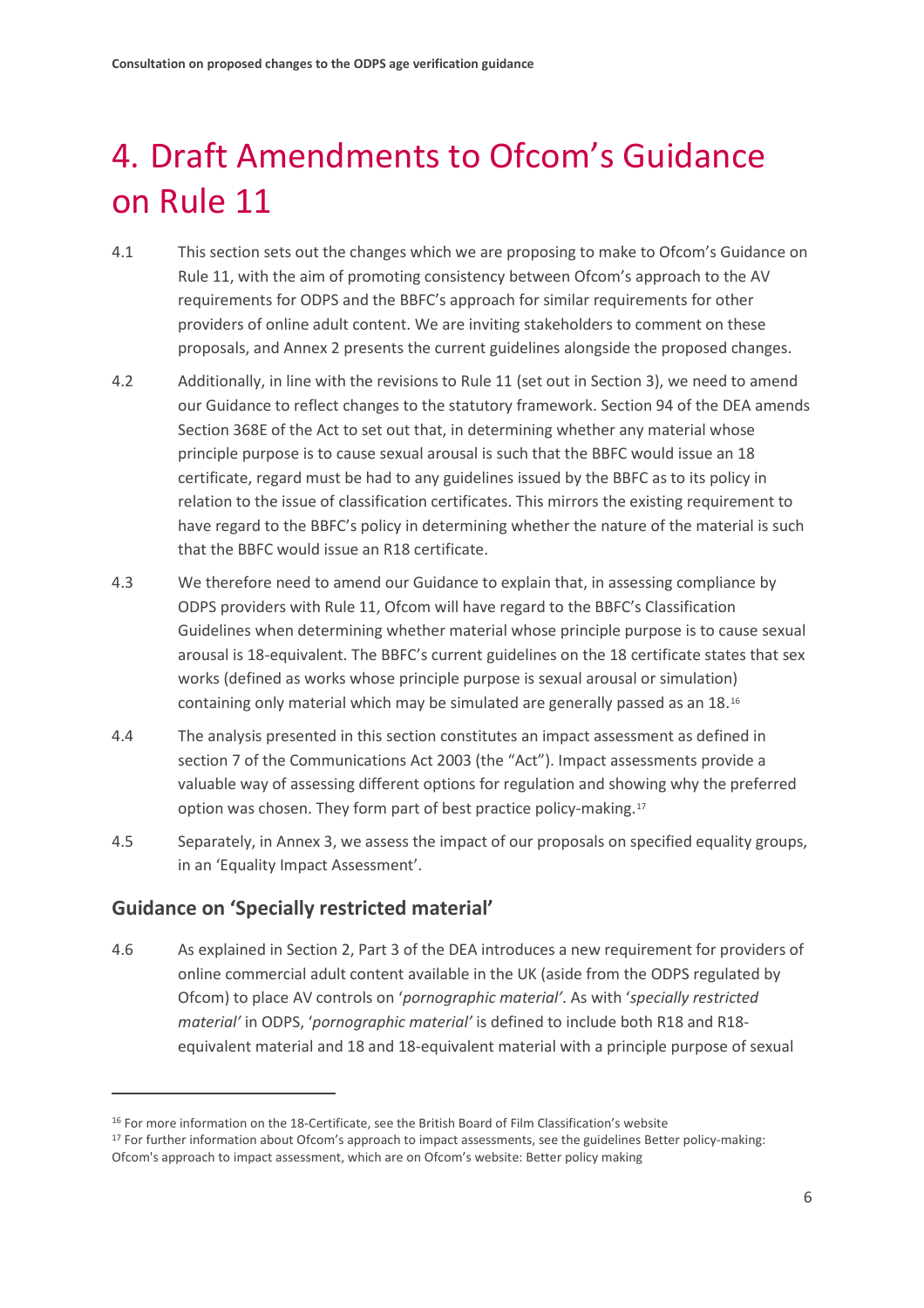arousal. The BBFC will produce advice on what content can be displayed in front of age verification (i.e. is not 'pornographic material')<sup>[18](#page-9-0)</sup>.

- 4.7 We are proposing to state in our revised Guidance for Rule 11 that in assessing whether ODPS content falls within the definition of '*specially restricted material'* we will have regard to any advice that the BBFC issues on how it will assess whether online adult material falls within the definition of '*pornographic material.'* This will allow us to follow developments of BBFC policy in this area as far as possible, while also having regard to the BBFC's Classification Guidelines for video works, along with Ofcom's regulatory principles.<sup>[19](#page-9-1)</sup> It will promote a consistency of approach across online '*pornographic'* and *'specially restricted'* material where possible, aiding clarity to industry and consumers around which material will be subject to AV controls.
- 4.8 An alternative option would be for Ofcom not to have regard to the BBFC's policy on the type of material it considers should be restricted. However, we do not see any advantage to this approach. We acknowledge that Ofcom should ultimately enforce the ODPS rules as it sees fit. However, if we were not to have any regard to the BBFC's policy, this may give rise to inconsistent standards, with different material restricted on ODPS and in other online 'pornographic material'. We believe that this risks unnecessary complications for ODPS providers in implementing the requirements and increases the chances that breaches of the requirements will occur. It may also lead to a lack of clarity for consumers over the levels of protection afforded. We note also that the Act requires us to have regard to the BBFC's Classification Guidelines specifically in relation to what is or is not R18 equivalent material or 18-equivalent material with a principal purpose of sexual arousal (see para 4.3).
- 4.9 Ofcom will be conducting stakeholder engagement with ODPS providers of adult content to promote understanding of the material which we consider is likely to fall within the definition of '*specially restricted.'*

Question 1: Do you agree with our proposal to revise the Guidance for Rule 11 to state that we will have regard to any BBFC Guidance on the definition of '*pornographic material'* when assessing whether ODPS material falls within the definition of '*specially restricted material'*?

### **Guidance on Age Verification**

4.10 The BBFC has recently laid before parliament its AV Guidance which sets out the principles by which it will assess compliance with the requirement for providers of online adult content to ensure '*pornographic material'* is not normally accessible by under 18s.[20](#page-9-2) We are proposing to replicate the BBFC's AV Guidance in our own AV Guidance for Rule 11.

<span id="page-9-1"></span><span id="page-9-0"></span><sup>18</sup> See the BBFC's [FAQs](https://www.ageverificationregulator.com/industry/faq#5)

<sup>19</sup> Se[e Ofcom's regulatory principles](https://www.ofcom.org.uk/about-ofcom/what-is-ofcom)

<span id="page-9-2"></span><sup>20</sup> [BBFC guidance on age verification arrangements](https://www.ageverificationregulator.com/assets/bbfc-guidance-on-age-verification-arrangements-october-2018-v2.pdf)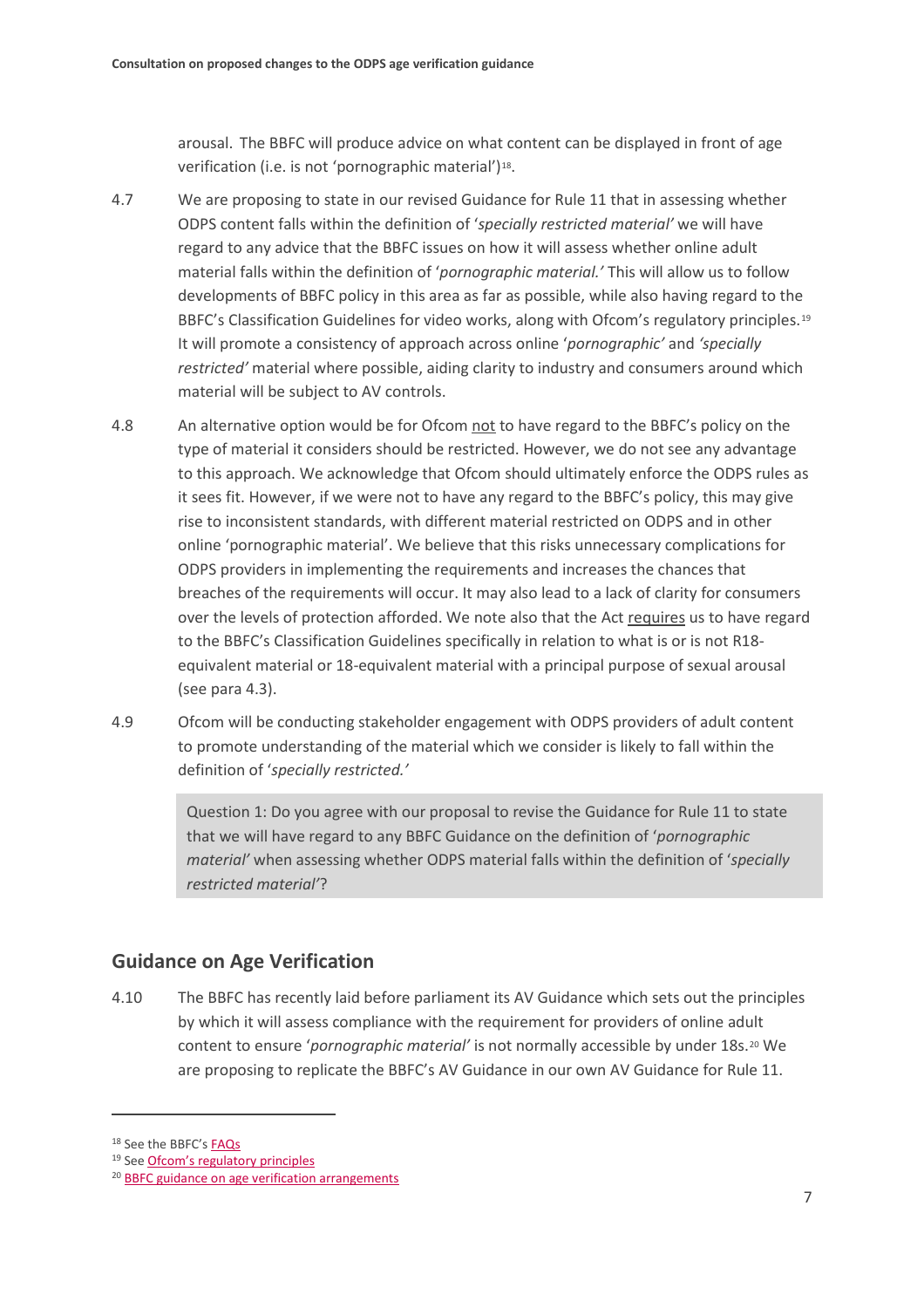- 4.11 Both our current Guidance for Rule 11 and the BBFC's AV Guidance require providers to verify that the user is aged 18 or over at the point of registration or access, and to control further access to such content by requiring the user to age-verify each visit or by the use of security controls, such as passwords or personal identification numbers.
- 4.12 Ofcom's current Guidance differs from the BBFC's AV Guidance in that our Guidance gives examples of tools which Ofcom considers may be acceptable for AV<sup>[21](#page-10-0)</sup> whereas the BBFC's AV Guidance sets out principles by which it will assess the compliance of AV arrangements and details of features which it does not consider in isolation to comply with its requirements.
- 4.13 The principles set out in the BBFC's AV Guidance include that AV measures:
	- cannot be reasonably known by another person (without theft of data or identification documents) or readily obtained or predicted by another person.
	- should authenticate age-verification data and be effective at preventing use by nonhuman operators including algorithms.
- 4.14 The BBFC gives details of the following features which it does not consider, in isolation, to comply with its requirements:
	- relying solely on the user to confirm their age with no cross-checking of information, for example by using a 'tick box' system or requiring the user to only input their date of birth
	- using a general disclaimer such as 'anyone using this website will be deemed to be over 18'
	- accepting AV through the use of online payment methods which may not require a user to be over 18. (For example, the BBFC will not regard confirmation of ownership of a Debit, Solo or Electron card or any other card where the card holder is not required to be 18 or over to be verification that a user of a service is aged 18 or over.)
	- checking against publicly available or otherwise easily known information such as name, address and date of birth.
- 4.15 We propose to change our current AV guidance to reflect the BBFC's approach. We therefore propose to remove the examples included in Ofcom's Guidance and follow a principles-based approach which is aligned to the principles set out in the BBFC's AV Guidance.
- 4.16 The BBFC's AV guidance also explains that the BBFC will assess the compliance of AV arrangements and report the results of these assessments on its website. We propose to state in our Guidance that when assessing AV solutions in relation to ODPS Rule 11 we will

<span id="page-10-0"></span><sup>&</sup>lt;sup>21</sup> These include confirmation of credit card ownership or forms of payment where the holder must be 18 or over<sup>21</sup> and use of a reputable personal digital identity management service which makes checks on an independent and reliable database, such as the electoral roll or other comparable proof of account ownership which effectively verifies age (such as possession and ownership of an effectively age-verified mobile phone). For a phone to be effectively age-verified the account holder must have presented proof of identity and age (for example driving licence or valid passport) to the mobile phone operator. The age-verification system must establish that the owner of the effectively age-verified phone is the person attempting to access content – for example by demonstrating possession of the phone and awareness of the attempted access.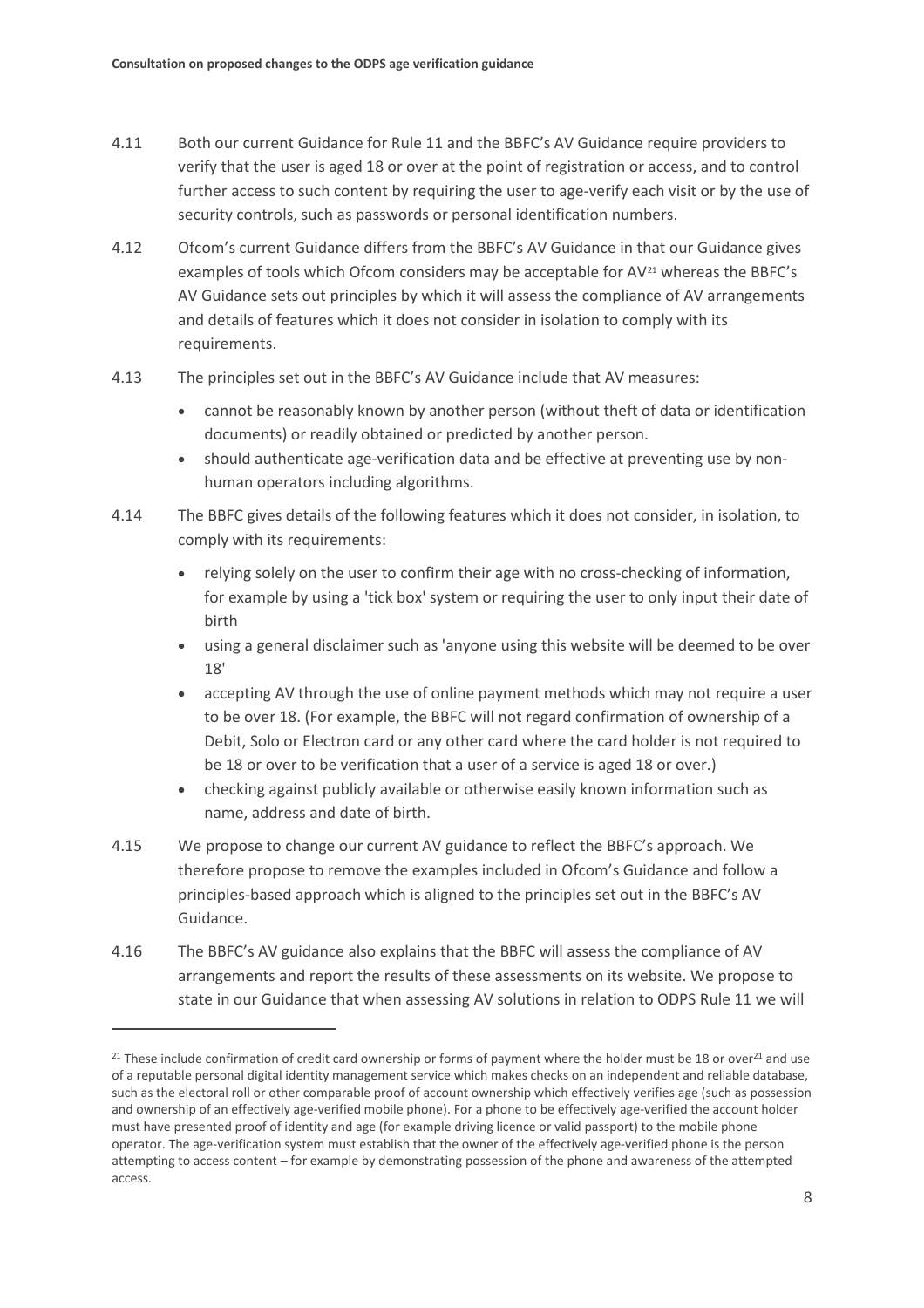take into account the BBFC's assessments of AV solutions by reference to the list of AV solutions published on its website. However, we will also make it clear that Ofcom will reach its own independent view and will not be bound by the BBFC's assessments.

- 4.17 An alternative option would be for Ofcom not to follow the BBFC's AV guidance. We acknowledge that from an industry perspective there may appear to be some advantage to this approach, as the BBFC's AV principles may set a higher bar for the compliance of AV solutions than Ofcom's current Guidance. In particular, the BBFC's principles explicitly require that AV measures cannot be reasonably known or readily obtained or predicted by another person and must be effective at preventing use by non-human operators including algorithms. It is therefore possible that some AV solutions which may be passed under our current Guidance, such as solutions based on the use of passport numbers, would not satisfy the BBFC's AV principles.
- 4.18 However, we believe the BBFC's AV principles to be robust and recognise that the BBFC has investigated the latest AV methods and recently consulted on its Guidance to take account of stakeholder views. We do not believe that this development in our approach to AV would in practice result in a significant change for those providers of adult ODPS who are currently subject to Rule 11. In our experience, providers who are currently compliant with Rule 11 use AV methods which would also satisfy the BBFC's AV principles.
- 4.19 We believe that a closer alignment with the BBFC's approach to assessing AV solutions would avoid duplication of effort between the BBFC and Ofcom and help to achieve a more efficient and proportionate regulatory regime. In particular, it would help to ensure that both ODPS providers and other online providers of adult content are subject to more consistent standards for assessing AV verification. It would also help to provide coherence and clarity for industry, especially for some ODPS providers who may also be subject to the BBFC's AV scheme. We also believe it would provide greater clarity for UK consumers who will only need to understand one approach to AV across all regulated online adult content.
- 4.20 Conversely, if we were not to amend our guidance, we believe that both the adult industry and consumers would be subject to inconsistent standards of age verification. This would again make the requirements more difficult for the adult industry to implement effectively and more difficult for UK consumers to understand and anticipate (a) the levels of protection on offer and (b) the AV information they will be expected to supply to access adult material online.
- 4.21 We will also state in our Guidance that we recommend that ODPS providers adopt good practice regarding data protection in the design and implementation of AV solutions. The Information Commissioner's Office (ICO) is responsible for enforcing data protection legislation and providers should have regard to its guidance in this area.<sup>[22](#page-11-0)</sup>
- 4.22 We set out these proposed amendments to the Guidance in Annex 2.

<span id="page-11-0"></span><sup>&</sup>lt;sup>22</sup> More information about the requirements of data protection legislation can be found on the ICO'[s website](http://www.ico.org.uk./)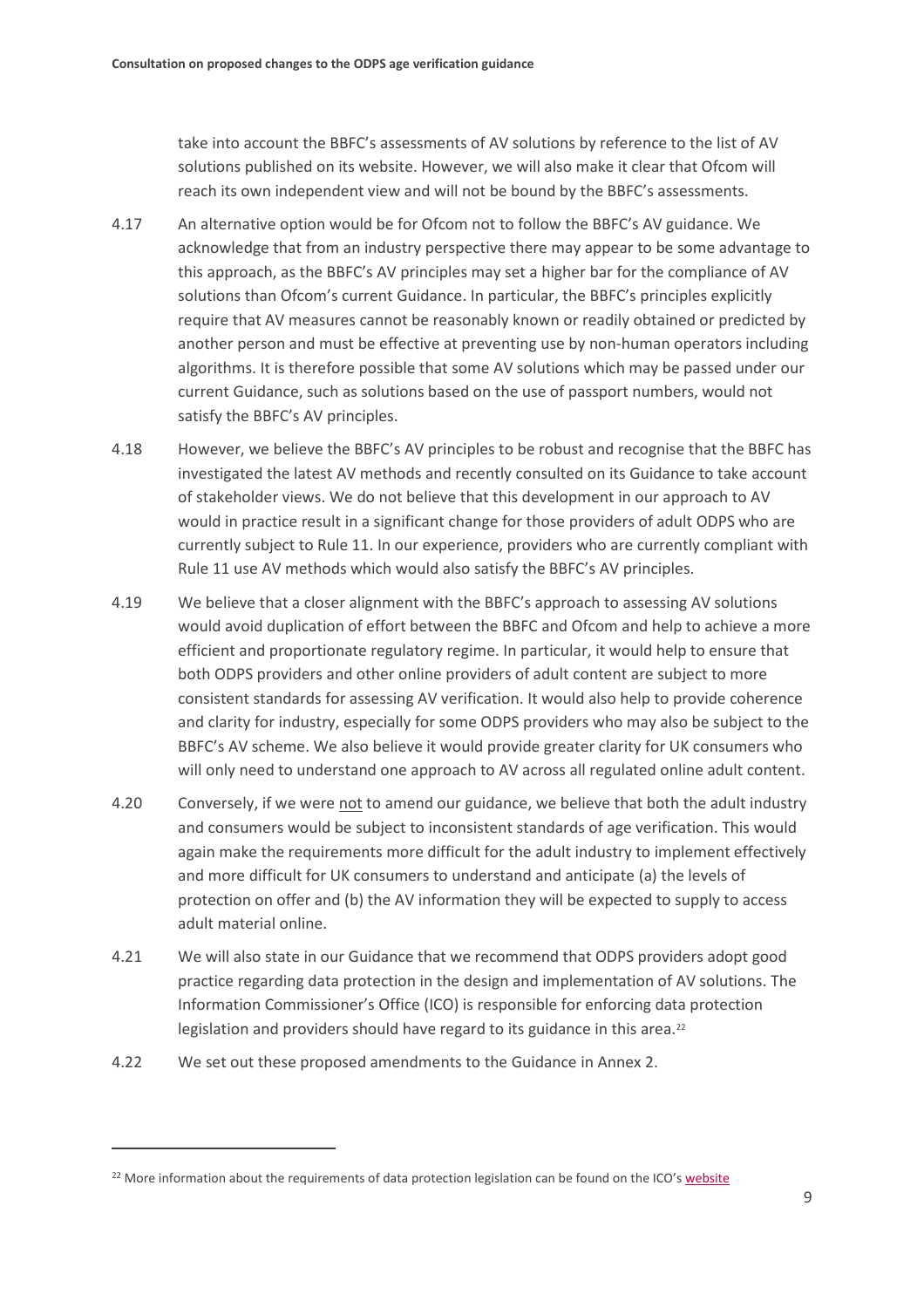Question 2: Do you agree with our proposal to amend our Rule 11 Guidance to replicate the BBFC's AV Guidance and explain that our assessment of AV solutions will be considered with reference to the BBFC's published list of assessed AV solutions?

Question 3: Do you have any other comments regarding our proposed amendments to the Rule 11 guidance?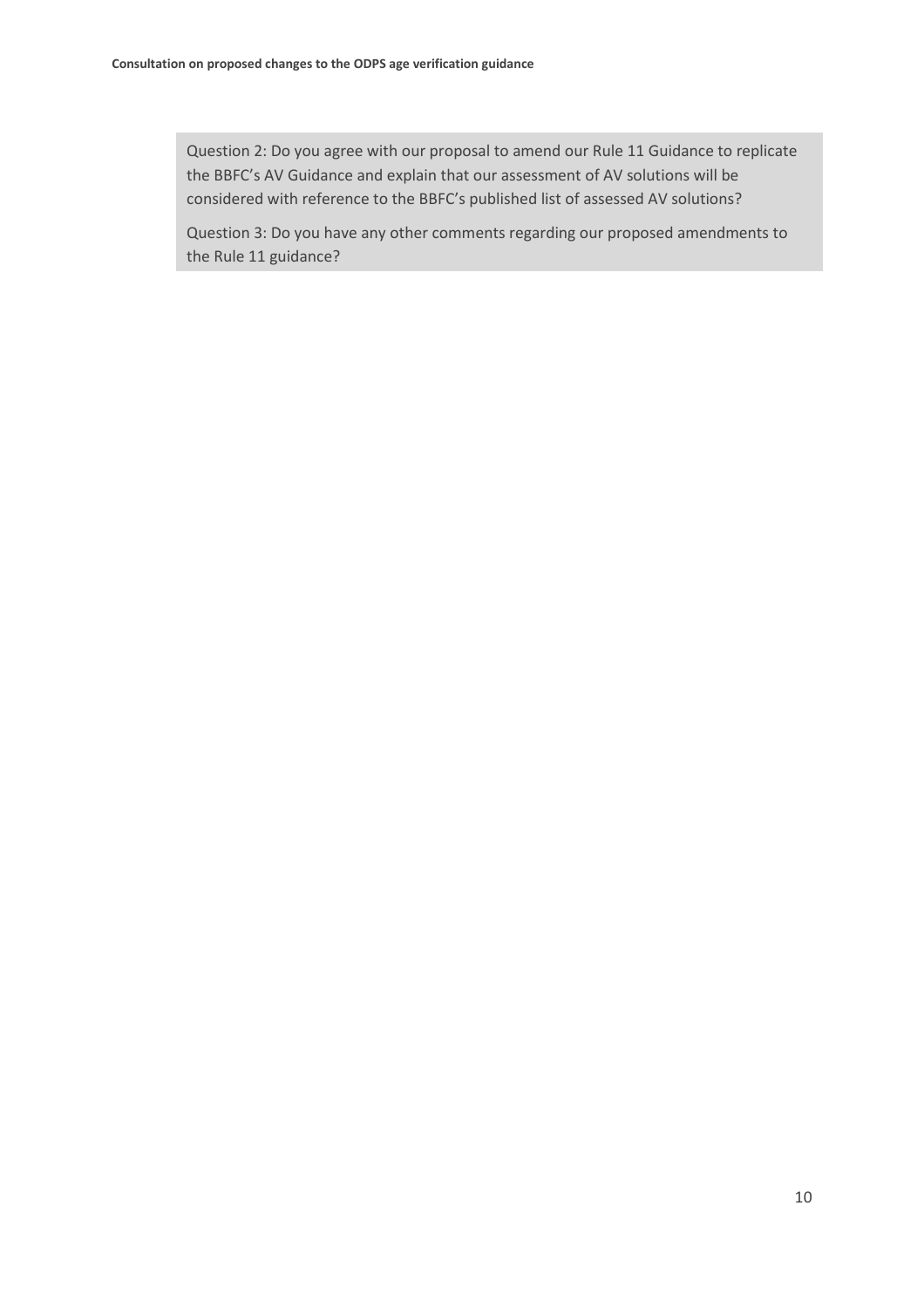# A1. Legal Background

## **Section 368E of the Communications Act 2003 (as amended by section 94 of the Digital Economy Act 2017)**

#### **368E Harmful material**

*[Note subsections (1) to (3) are omitted for the purposes of this consultation.]*

(4) An on-demand programme service must not contain any specially restricted material unless the material is made available in a manner which secures that persons under the age of 18 will not normally see or hear it.

(5) "Specially restricted material" means—

(a) a video work in respect of which the video works authority has issued a R18 classification certificate,

(b) material whose nature is such that it is reasonable to expect that, if the material were contained in a video work submitted to the video works authority for a classification certificate, the video works authority would issue a R18 classification certificate,

(c) other material that might seriously impair the physical, mental or moral development of persons under the age of 18.

(d) a video work—

(i) in respect of which the video works authority has issued an 18 certificate, and

(ii) whose nature is such that it is reasonable to assume that its principal purpose is to cause sexual arousal, or

- (e) material whose nature is such that it is reasonable—
	- (i) to assume that its principal purpose is to cause sexual arousal, and

(ii) to expect that, if the material were contained in a video work submitted to the video works authority for a classification certificate, the video works authority would issue an 18 certificate a video work(6)

In determining whether any material falls within subsection (3)(b) or (5)(b) or (e), regard must be had to any guidelines issued by the video works authority as to its policy in relation to the issue of classification certificates.

(7) In this section—

"the 1984 Act" means the Video Recordings Act 1984;

"18 certificate" means a classification certificate which—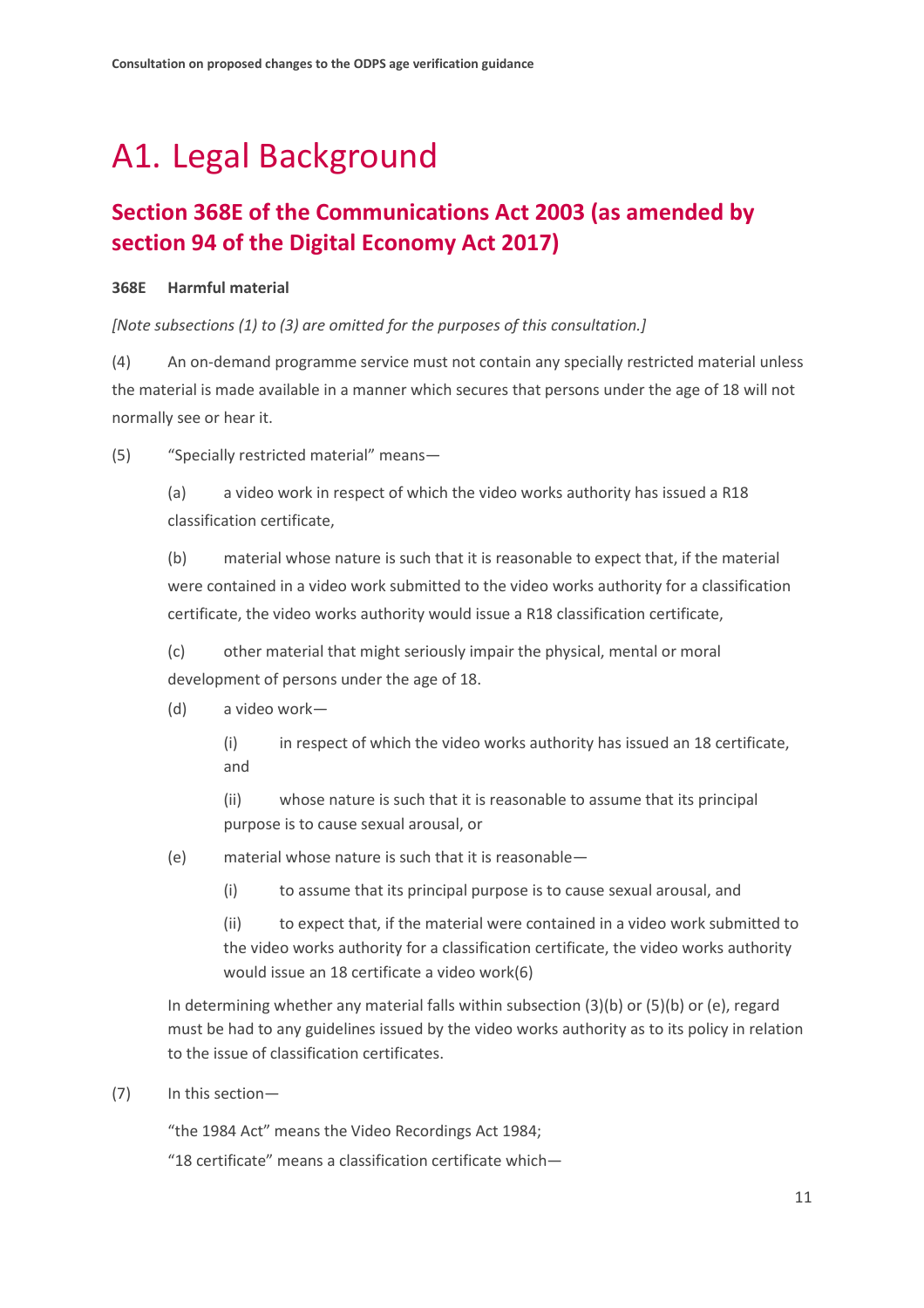(a) contains, pursuant to section 7(2)(b) of the 1984 Act, a statement that the video work is suitable for viewing only by persons who have attained the age of 18 and that no video recording containing that work is to be supplied to any person who has not attained that age, and

(b) does not contain the statement mentioned in section  $7(2)(c)$  of the 1984 Act that no video recording containing the video work is to be supplied other than in a licensed sex shop;".

"classification certificate" has the same meaning as in the 1984 Act (see section 7 of that Act);

"R18 classification certificate" means a classification certificate containing the statement mentioned in section 7(2)(c) of the 1984 Act that no video recording containing the video work is to be supplied other than in a licensed sex shop;

"the video works authority" means the person or persons designated under section 4(1) of the 1984 Act as the authority responsible for making arrangements in respect of video works other than video games;

"video work" has the same meaning as in the 1984 Act (see section 1(2) of that Act)

## **Digital Economy Act 2017**

#### **Part 3: Online Pornography**

For provisions relating to the BBFC's Age Verification scheme see Part 3 of the DEA [here](http://www.legislation.gov.uk/ukpga/2017/30/part/3/enacted).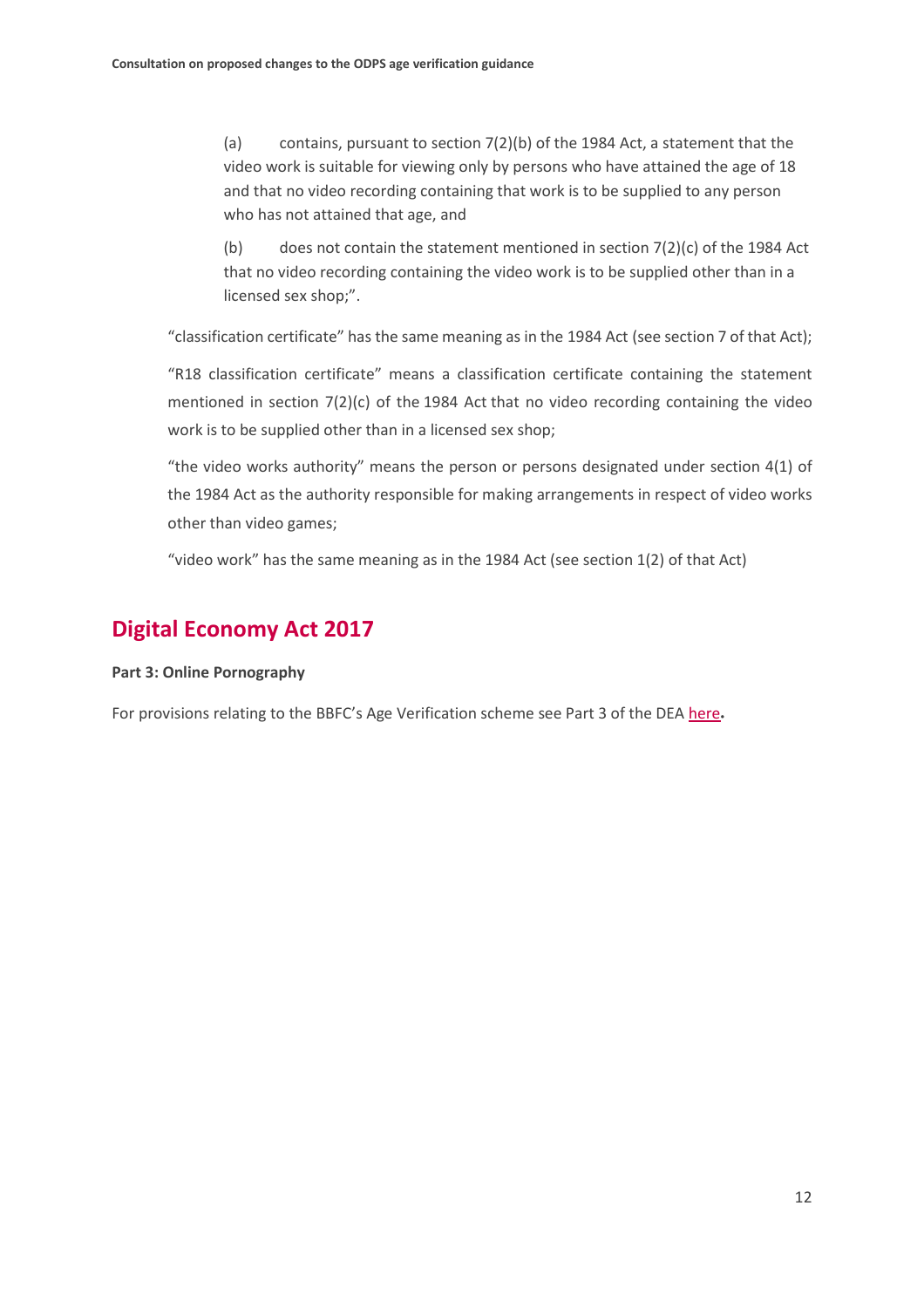# A2. Changes to Rules and proposed amendments to Guidance

- A2.1 This Annex sets out the changes to Rule 11 which we will be implementing when the relevant DEA provision come into force and the changes to the associated Guidance which we are proposing to make, and which we are inviting stakeholders to comment on.
- A2.2 Changes to Rule 11 are set out in red (e.g. example). As we explained in Section 2 these reflect statutory changes and are provided for information only as they are not subject to consultation.
- A2.3 Changes to the Guidance are set out as follows: proposed insertions are set out in underlined red text and highlighted (e.g. example) and our proposed deletions are marked in strike-through and highlighted (e.g. example).

*Rule 11: Harmful Material: Protection of Under-18s (Specially Restricted Material)*

*An ODPS must not contain any specially restricted material unless the material is made available in a manner which secures that persons under the age of 18 will not normally see or hear it.*

*"Specially restricted material" means—*

*(a) a video work in respect of which the video works authority has issued a R18 classification certificate;*

*(b) material whose nature is such that it is reasonable to expect that, if the material were contained in a video work submitted to the video works authority for a classification certificate, the video works authority would issue a R18 classification certificate; or (c) other material that might seriously impair the physical, mental or moral development of persons under the age of 18.*

*(d) a video work—*

 *(i)in respect of which the video works authority has issued an 18 certificate, and (ii)whose nature is such that it is reasonable to assume that its principal purpose is to cause sexual arousal, or*

*(e)material whose nature is such that it is reasonable—*

 *(i)to assume that its principal purpose is to cause sexual arousal, and*

 *(ii)to expect that, if the material were contained in a video work submitted to the video works authority for a classification certificate, the video works authority would issue an 18 certificate*

*In determining whether any material falls within (b) or (e), regard must be had to any guidelines issued by the video works authority as to its policy in relation to the issue of classification certificates.*

Guidance on 'Specially restricted material':

*In considering any particular case, Ofcom's approach in the first instance will be to determine whether the content in question falls within the definition of 'specially restricted material'.*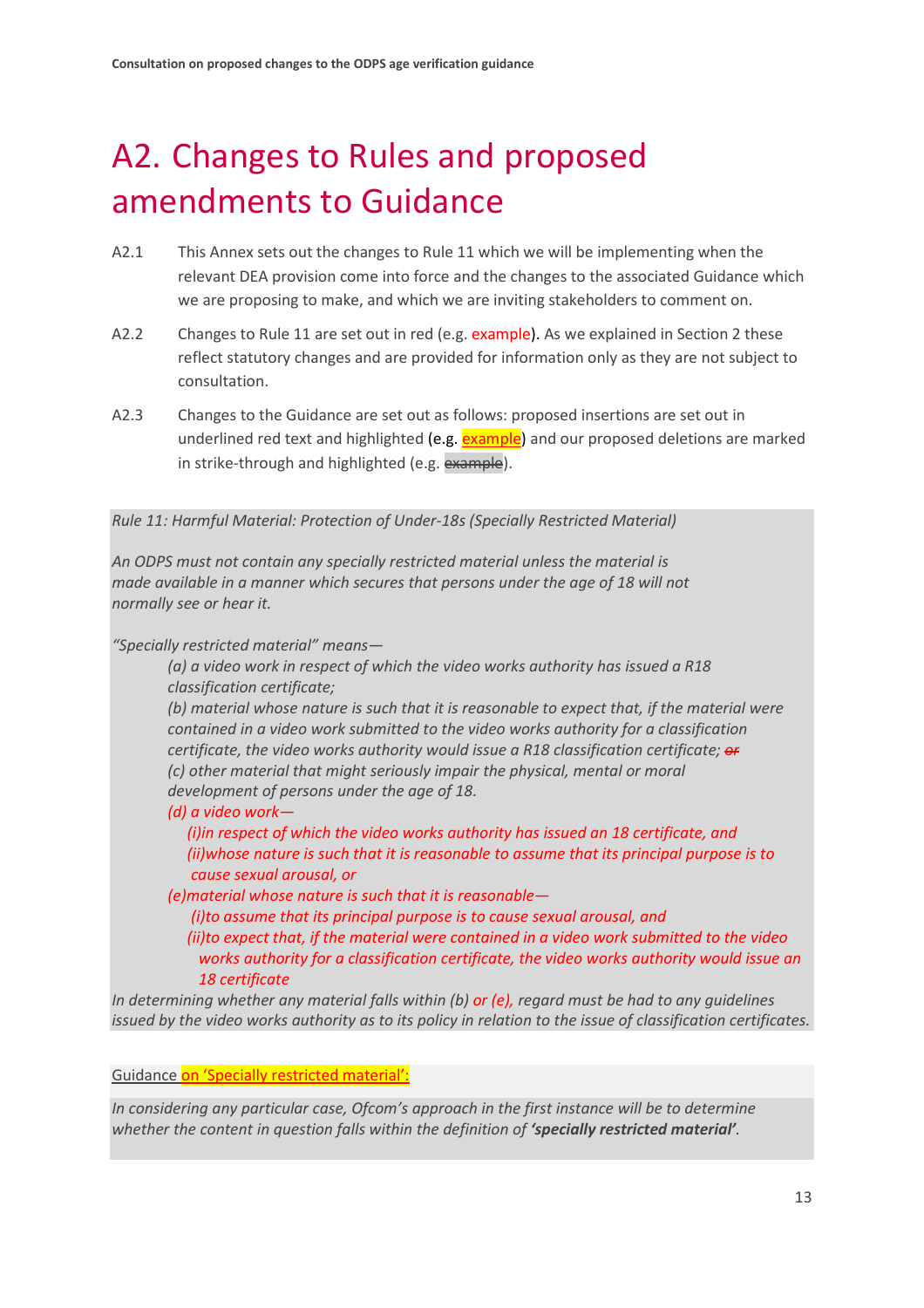*Content which complies with the Ofcom Broadcasting Code, or that has been classified by the British Board of Film Classification (BBFC) in any category except 'R18' or as a 'sex work' at '18', would not normally be considered as material that "might seriously impair" and would not normally be subject to the requirements of Rule 11.* 

*R18 and R18-equivalent material, sex works at 18 and material equivalent to sex works at 18, and any other material which might seriously impair under 18s is subject to the requirements of Rule 11. All 'material' in the ODPS, including still images and other non-video content is subject to this requirement.* 

*By 'sex works' we mean works whose primary purpose is sexual arousal or stimulation. Sex works at '18' can contain sexual material only if it may be simulated. The R18 certificate is a special classification for pornographic works, primarily for explicit works of consenting sex (including nonsimulated sexual activity) or strong fetish material involving adults. The R18 certificate and the 18 certificate are It is issued by the British Board of Film Classification in respect of video works being supplied on a physical video recording such as a DVD. There is no requirement for material being provided on an ODPS to be classified by the BBFC, but Ofcom is required to must have regard to the BBFC Classification Guidelines when determining whether material on an ODPS is R18-equivalent (i.e. if it was contained in a video work submitted for classification it is reasonable to assume that the BBFC would issue an R18 certificate) or equivalent to sex work material at 18 (i.e. it is reasonable to assume that its principle purpose is to cause sexual arousal and if it was contained in a video work for classification the BBFC would issue an 18 certificate).*

*For more information on the R18 certificate and the 18 certificate for sex works, and the type of content likely to be awarded this certificate these certificates, see the British Board of Film Classification's website: www.bbfc.co.uk[23.](#page-16-0)*

*We note that the BBFC has regulatory duties to assess whether 'pornographic material' is not normally accessible by under 18s on online commercial services available in the UK (excluding the ODPS regulated by Ofcom).[24](#page-16-1) In outline, 'pornographic material' includes both R18 equivalent material, and 18-equivalent material with a principal purpose of sexual arousal. In assessing whether content falls within the definition of 'specially restricted material' under Rule 11, Ofcom will have regard to any advice issued by the BBFC on its approach to assessing whether content is 'pornographic material'.*

Guidance on Age Verification:

 $\overline{a}$ 

*Provided the material is not illegal or otherwise prohibited (see Rule 14), content which Ofcom considers to fall under this Rule (i.e. 'specially restricted material') may be made available in an ODPS provided access is controlled in a manner which secures that people aged under eighteen 'will not normally see or hear' such material.* 

The criteria against which Ofcom will assess whether an age-verification solution secures that '**specially restricted material'** is not normally seen or heard by those under 18 are set out below:

<span id="page-16-0"></span><sup>&</sup>lt;sup>23</sup> The BBFC's guidelines are published on it[s website](http://www.bbfc.co.uk/what-classification/guidelines) . It is the responsibility of ODPS providers to ensure that they are aware of any changes to the BBFC's guidelines.

<span id="page-16-1"></span><sup>&</sup>lt;sup>24</sup> The relevant requirements are set out under **Part 3 of the Digital Economy Act 2017:**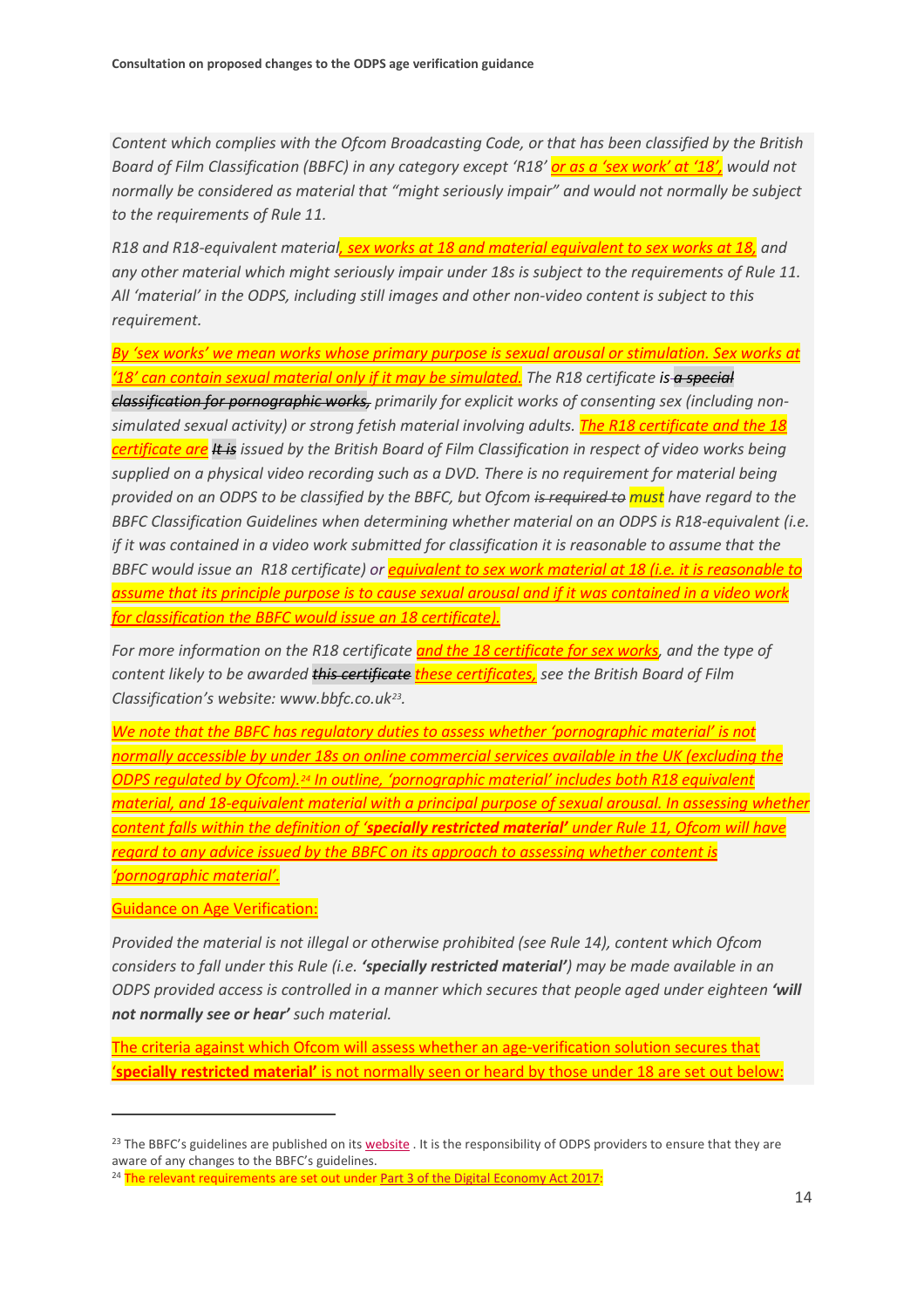- a. An effective control mechanism at the point of registration or access to the specially restricted material by the end-user which verifies that the user is aged 18 or over at the point of registration or access
- a. Use of age-verification data that cannot be reasonably known by another person, without theft or fraudulent use of data or identification documents nor readily obtained or predicted by another person
- b. A requirement that either a user age-verify each visit or access is restricted by controls, manual or electronic, such as, but not limited to, password or personal identification numbers. A consumer must be logged out by default unless they positively opt-in for their log in information to be remembered
- c. The inclusion of measures which authenticate age-verification data and measures which are effective at preventing use by non-human operators including algorithms

The following are features which Ofcom does not consider, in isolation, comply with the ageverification requirement under this Rule:

- a. relying solely on the user to confirm their age with no cross-checking of information, for example by using a 'tick box' system or requiring the user to only input their date of birth
- b. using a general disclaimer such as 'anyone using this website will be deemed to be over 18'
- c. accepting age-verification through the use of online payment methods which may not require a user to be over 18. (For example, Ofcom will not regard confirmation of ownership of a Debit, Solo or Electron card or any other card where the card holder is not required to be 18 or over to be verification that a user of a service is aged 18 or over.)
- d. checking against publicly available or otherwise easily known information such as name, address and date of birth

*Ofcom's interpretation of this requirement is that there should be in place an effective Content Access Control System ("CAC System") which verifies that the user is aged 18 or over at the point of registration or access by the mandatory use of technical tools for age verification and, if age verification does not take place each time the user returns to the service, controls further access to such content when the user returns to the service by the use of mandatory security controls such as passwords or PIN numbers.* 

*Technical tools which may be acceptable for age verification purposes include:* 

 $\overline{a}$ 

**• Confirmation of credit card ownership or other form of payment where mandatory proof that the** *holder is 18 or over is required prior to issue[25](#page-17-0).*

• *A reputable personal digital identity management service which uses checks on an independent and reliable database, such as the electoral roll.* 

• *Other comparable proof of account ownership which effectively verifies age. For example, possession and ownership of an effectively age-verified mobile phone[26.](#page-17-1)* 

<span id="page-17-1"></span><span id="page-17-0"></span><sup>&</sup>lt;sup>25</sup> Ofcom will not regard confirmation of ownership of a Debit, Solo or Electron card or any other card where the card holder is not required to be 18 or over to be verification that a user of a service is aged 18 or over.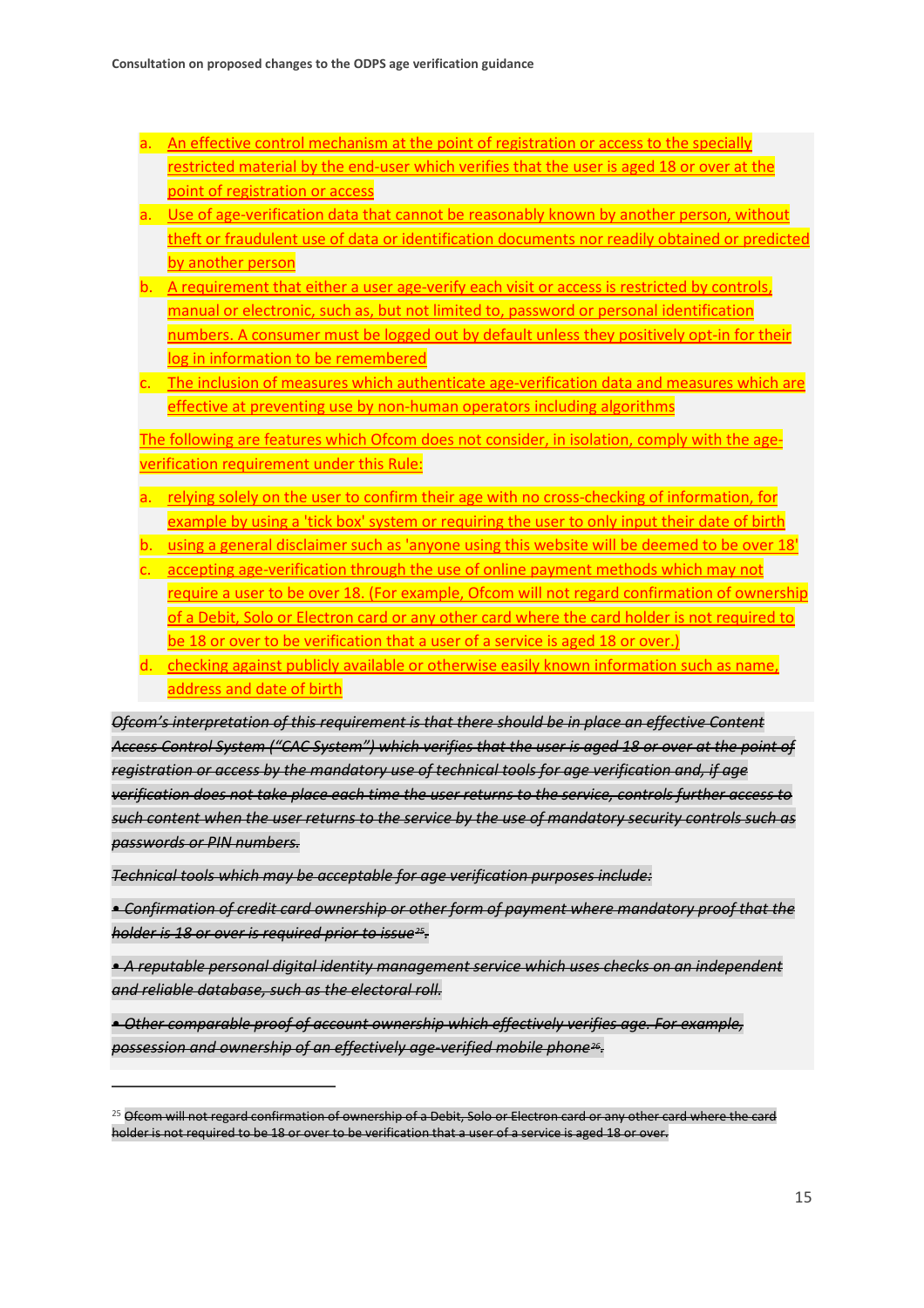The BBFC has regulatory duties to assess whether age-verification solutions secure that 'pornographic material' is not normally accessible by under 18s in online commercial services available in the UK.<sup>[27](#page-18-0)</sup> When considering the compliance of age-verification solutions with Rule 11, we will take account of, but will not be bound by, the BBFC's published assessments of age-verification solutions on online commercial services.

Ofcom recommends that ODPS providers adopt good practice regarding data protection in the design and implementation of age-verification solutions. The Information Commissioner's Office (ICO) is responsible for enforcing data protection legislation and providers should have regard to its guidance in this area.<sup>[28](#page-18-1)</sup>

*Where they are required, CAC Systems age-verification solutions must be fit for purpose and effectively managed so as to ensure that people aged under eighteen will not normally see or hear specially restricted material. Ofcom will consider the adequacy and effectiveness of CAC Systems ageverification solutions on a case by case basis and keep them under review in the context of ODPS. Responsibility for ensuring that any required CAC System age-verification solution is in place and is operating effectively rests at all times with the person with editorial responsibility for the ODPS. The 'Guidance on who needs to notify[29](#page-18-2)' document explains how to determine the person with 'editorial responsibility' for the ODPS.*

#### **Statutory definitions relevant to Rule 11 - section 368E(7)**

"the 1984 Act" means the Video Recordings Act 1984;

"classification certificate" has the same meaning as in the 1984 Act (see section 7 of that Act24);

"R18 classification certificate" means a classification certificate containing the statement mentioned in section 7(2)(c) of the 1984 Act that no video recording containing the video work is to be supplied other than in a licensed sex shop;

"18 certificate" means a classification certificate which—

- a) contains, pursuant to section 7(2)(b) of the 1984 Act, a statement that the video work is suitable for viewing only by persons who have attained the age of 18 and that no video recording containing that work is to be supplied to any person who has not attained that age, and
- b) does not contain the statement mentioned in section  $7(2)(c)$  of the 1984 Act that no video recording containing the video work is to be supplied other than in a licensed sex shop;".

<span id="page-18-0"></span><sup>&</sup>lt;sup>27</sup> The relevant requirements are set out under [Part 3 of the Digital Economy Act 2017](http://www.legislation.gov.uk/ukpga/2017/30/part/3/enacted)

<span id="page-18-1"></span><sup>&</sup>lt;sup>28</sup> More information about the requirements of data protection legislation can be found on th[e ICO's website.](http://www.ico.org.uk./) Guidance on data protection in relation to AV solutions can be found in Section 4 of th[e BBFC's guidance on age verification](https://www.ageverificationregulator.com/assets/bbfc-guidance-on-age-verification-arrangements-october-2018-v2.pdf)  [arrangements](https://www.ageverificationregulator.com/assets/bbfc-guidance-on-age-verification-arrangements-october-2018-v2.pdf)

<span id="page-18-2"></span><sup>&</sup>lt;sup>29</sup> See Ofcom's Guidance on who needs to notify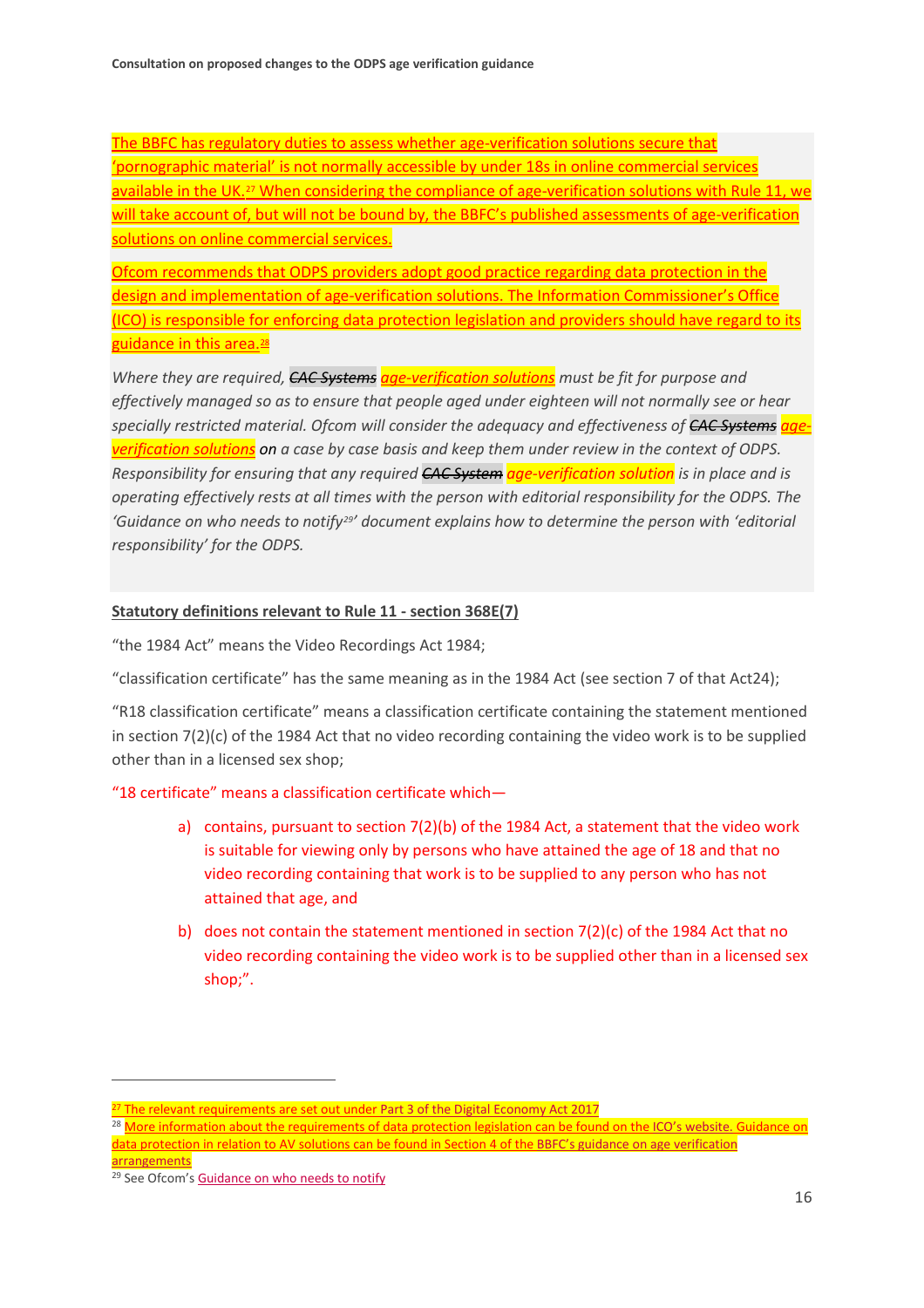"the video works authority" means the person or persons designated under section 4(1) of the 1984 Act as the authority responsible for making arrangements in respect of video works other than video games;

"video work" has the same meaning as in the 1984 Act (see section 1(2) of that Act)."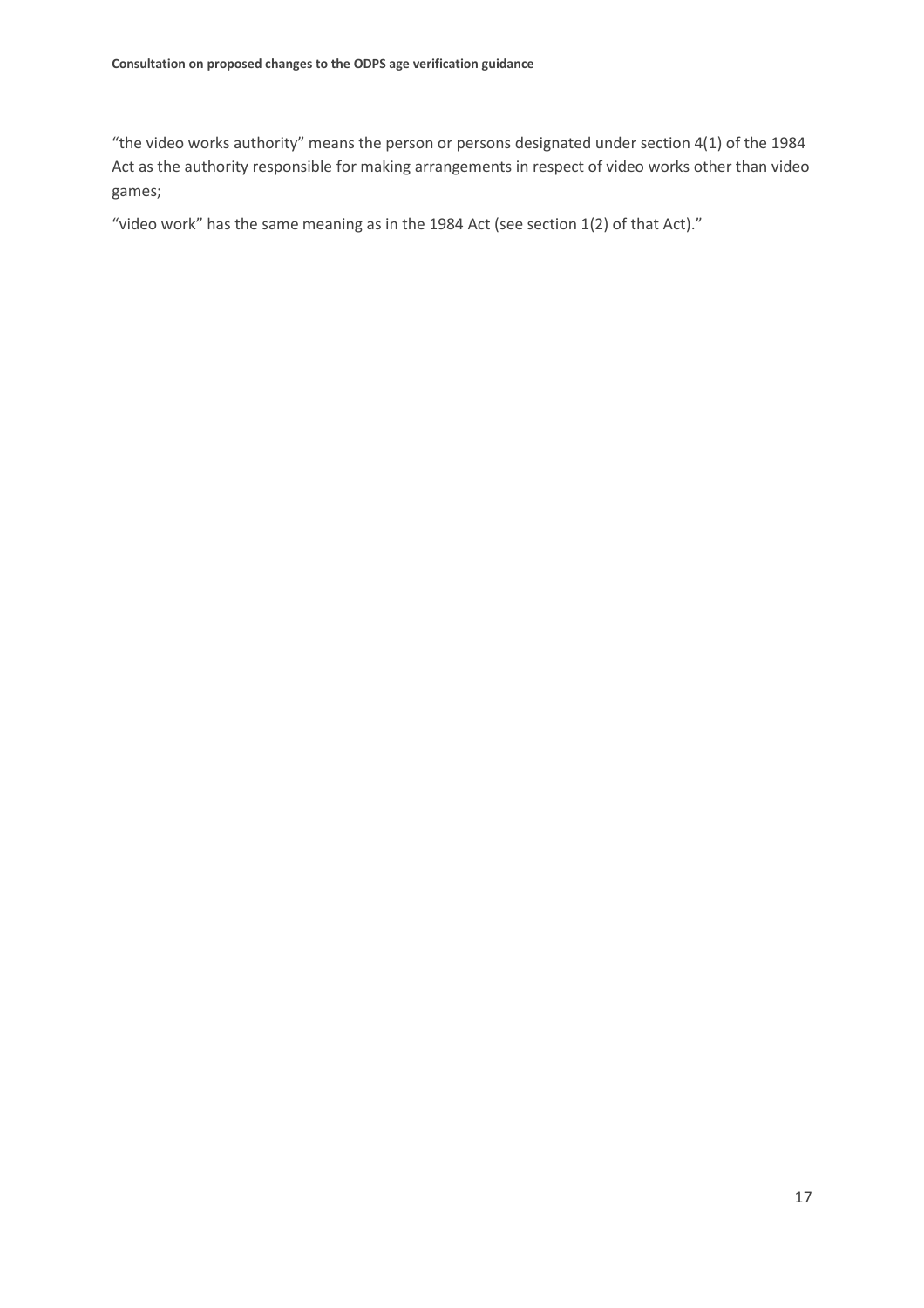# A3. Equality Impact Assessment

## **Introduction**

- A3.1 Ofcom is required by statute to assess the potential impact of all our functions, policies, projects and practices on the following equality groups: age, disability, gender, gender reassignment, pregnancy and maternity, race, religion or belief and sexual orientation<sup>30</sup>. We refer to groups of people with these protected characteristics as 'equality groups'.
- A3.2 We fulfil these obligations by carrying out an Equality Impact Assessment ("EIA"), which examines the impact our policy is likely to have on people, depending on their personal circumstances. EIAs also assist us in making sure that we are meeting our principal duty of furthering the interests of citizens and consumers, regardless of their background and identity.
- A3.3 We have not considered it necessary to carry out separate EIAs in relation to the additional equality groups in Northern Ireland: political opinion and dependents. This is because we anticipate that our proposals would not have a differential impact in Northern Ireland compared to consumers in general.

### **Equality Impact Assessment**

- A3.4 This assessment considers the potential impact of our proposals (as set out in Section 4 above) to bring a closer alignment between Ofcom's approach to restricted material on ODPS and the approach of the BBFC to 'pornographic material' on other online adult content. It does not consider the potential impact of the changes to Rule 11 on the equality groups as these implement statutory changes as explained in Section 2.
- A3.5 We have identified that our proposals might have greater implications for the following equality groups: children, older people whose age-related conditions may make them vulnerable (both under the protected characteristic of "age") and disabled people.
- A3.6 Our proposals to align our approach to assessing AV methods with the BBFC's approach may reduce the risk of children viewing unsuitable, and potentially harmful content. As discussed in Section 4, we consider the BBFC's AV principles to be robust, and we recognise that the BBFC has investigated the latest AV methods. We note that the BBFC may set a higher bar for the compliance of AV solutions than our current ODPS guidance, and therefore that aligning our approach where possible with that of the BBFC may boost the protection offered to children.
- <span id="page-20-0"></span>A3.7 We have also considered whether our proposals might have greater implications for some older people (whose age-related conditions may make them vulnerable) or some people with disabilities (for instance, some people with visual impairments or learning disabilities). We have considered whether the AV solutions likely to be approved by the BBFC might be more challenging or complicated for these groups to navigate in order to access restricted content (for instance, by requiring users to input more data or by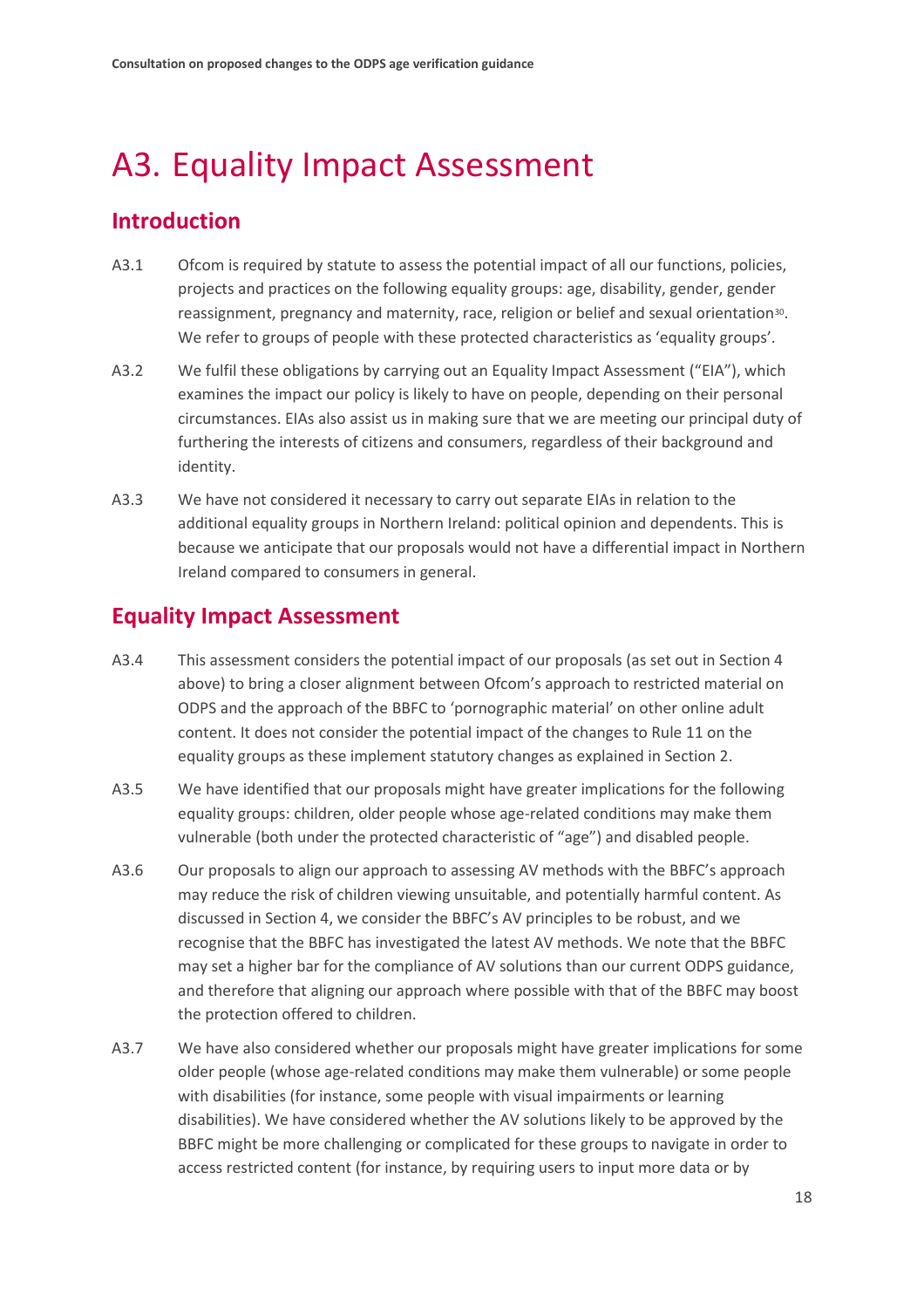requiring a less accessible visual layout). However, as noted in Section 4, we expect that the majority of ODPS providers who are currently compliant with the ODPS rules and guidance will not need to alter their AV controls. Further, where ODPS are required to change their AV methods, we do not have any reason to believe that the new controls would be more challenging to navigate (for example entering credit card details rather than a passport number). We also note that ODPS providers have a commercial incentive to make it as easy as possible for all adults to access restricted content regardless of the AV method used.

### **Conclusions**

- A3.8 Overall, we consider that our proposals may have a positive impact on children by reducing the risk that they might view unsuitable content on ODPS. We do not consider that our proposals are likely to have a detrimental impact on any of the relevant equality groups, including older people and people with disabilities.
- A3.9 We invite stakeholders to respond to the following question:

Question 4: Do you agree with our assessment of the impact of our proposals on the relevant equality groups? If not, please explain why you do not agree.

<sup>30</sup> As defined in the Equality Act 2010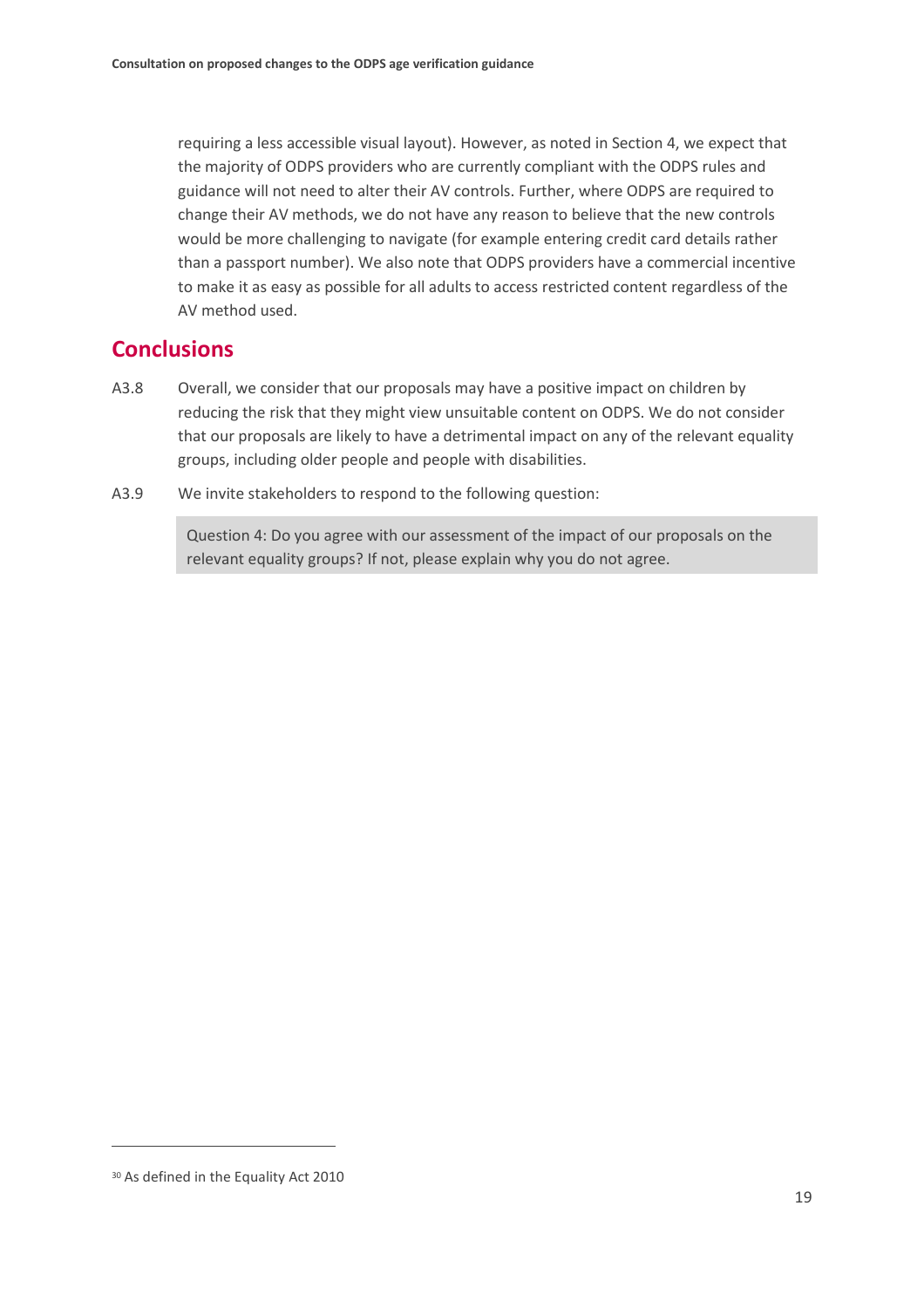# <span id="page-22-0"></span>A4. Responding to this consultation

## **How to respond**

- A4.1 Ofcom would like to receive views and comments on the issues raised in this document, by 5pm on 3 December 2018.
- A4.2 You can download a response form from https://www.ofcom.org.uk/consultations-andstatements/XXX. You can return this by email or post to the address provided in the response form.
- A4.3 If your response is a large file, or has supporting charts, tables or other data, please email it to AVconsultation@ofcom.org.uk, as an attachment in Microsoft Word format, together with the cover sheet [\(https://www.ofcom.org.uk/consultations-and](https://www.ofcom.org.uk/consultations-and-statements/consultation-response-coversheet)[statements/consultation-response-coversheet\)](https://www.ofcom.org.uk/consultations-and-statements/consultation-response-coversheet). This email address is for this consultation only, and will not be valid after 31 December 2018.
- A4.4 Responses may alternatively be posted to the address below, marked with the title of the consultation:

ODPS Rule 11 consultation

Standards and Audience Protection Ofcom Riverside House 2A Southwark Bridge Road London SE1 9HA

- A4.5 We welcome responses in formats other than print, for example an audio recording or a British Sign Language video. To respond in BSL:
	- Send us a recording of you signing your response. This should be no longer than 5 minutes. Suitable file formats are DVDs, wmv or QuickTime files. Or
	- Upload a video of you signing your response directly to YouTube (or another hosting site) and send us the link.
- A4.6 We will publish a transcript of any audio or video responses we receive (unless your response is confidential)
- A4.7 We do not need a paper copy of your response as well as an electronic version. We will acknowledge receipt if your response is submitted via the online web form, but not otherwise.
- A4.8 You do not have to answer all the questions in the consultation if you do not have a view; a short response on just one point is fine. We also welcome joint responses.
- A4.9 It would be helpful if your response could include direct answers to the questions asked in the consultation document. The questions are listed at Annex 7. It would also help if you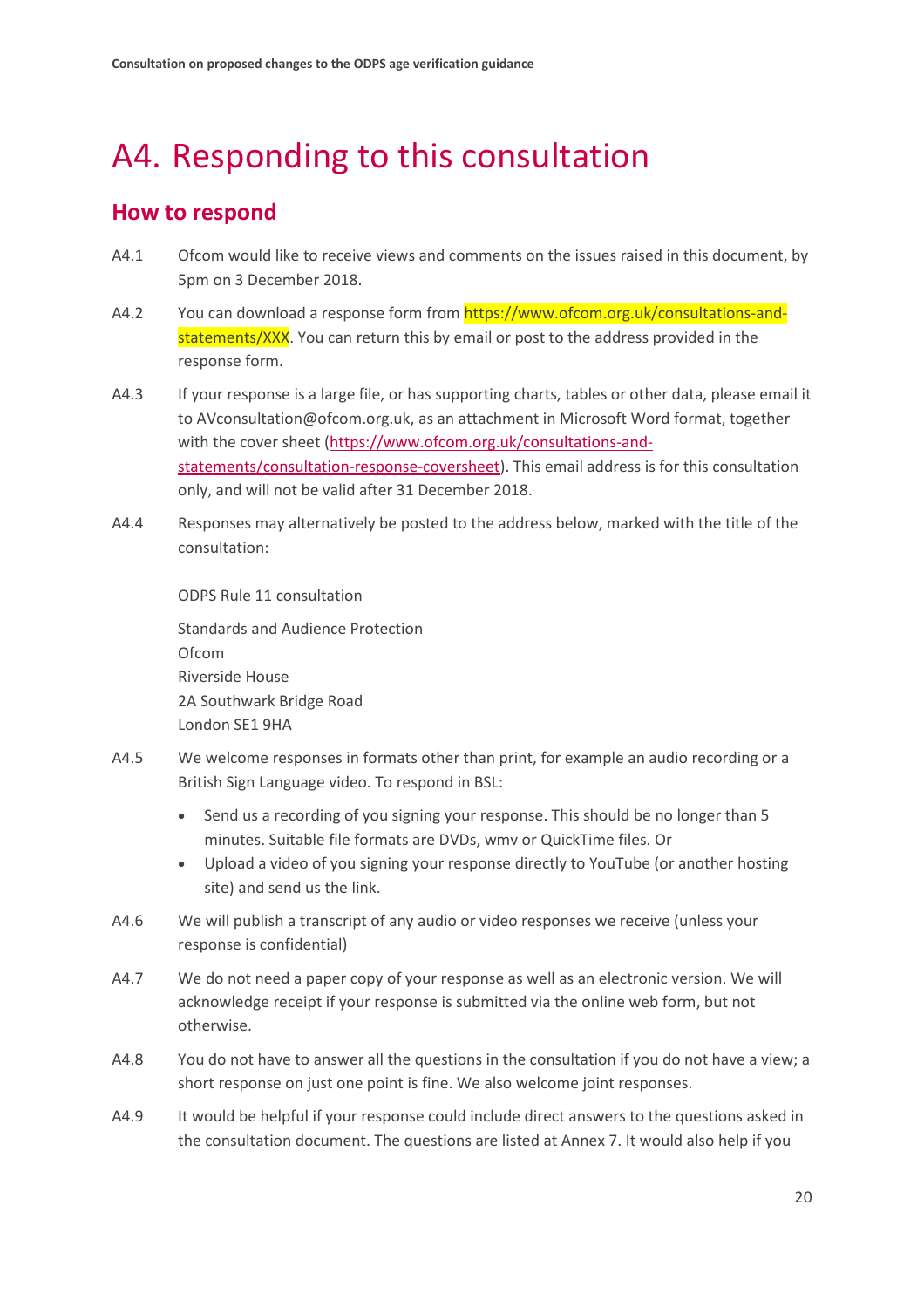could explain why you hold your views, and what you think the effect of Ofcom's proposals would be.

A4.10 If you want to discuss the issues and questions raised in this consultation, please email [AVconsultation@ofcom.org.uk](mailto:AVconsultation@ofcom.org.uk)

## **Confidentiality**

- A4.11 Consultations are more effective if we publish the responses before the consultation period closes. In particular, this can help people and organisations with limited resources or familiarity with the issues to respond in a more informed way. So, in the interests of transparency and good regulatory practice, and because we believe it is important that everyone who is interested in an issue can see other respondents' views, we usually publish all responses on our website, [www.ofcom.org.uk,](http://www.ofcom.org.uk/) as soon as we receive them.
- A4.12 If you think your response should be kept confidential, please specify which part(s) this applies to, and explain why. Please send any confidential sections as a separate annex. If you want your name, address, other contact details or job title to remain confidential, please provide them only in the cover sheet, so that we don't have to edit your response.
- A4.13 If someone asks us to keep part or all of a response confidential, we will treat this request seriously and try to respect it. But sometimes we will need to publish all responses, including those that are marked as confidential, in order to meet legal obligations.
- A4.14 Please also note that copyright and all other intellectual property in responses will be assumed to be licensed to Ofcom to use. Ofcom's intellectual property rights are explained further at https://www.ofcom.org.uk/about-ofcom/website/terms-of-use.

### **Next steps**

- A4.15 Following this consultation period, Ofcom plans to publish a statement in early 2019.
- A4.16 If you wish, you can register to receive mail updates alerting you to new Ofcom publications; for more details please se[e https://www.ofcom.org.uk/about](https://www.ofcom.org.uk/about-ofcom/latest/email-updates)[ofcom/latest/email-updates](https://www.ofcom.org.uk/about-ofcom/latest/email-updates)

### **Ofcom's consultation processes**

- A4.17 Ofcom aims to make responding to a consultation as easy as possible. For more information, please see our consultation principles in Annex x.
- A4.18 If you have any comments or suggestions on how we manage our consultations, please email us a[t consult@ofcom.org.uk.](mailto:consult@ofcom.org.uk) We particularly welcome ideas on how Ofcom could more effectively seek the views of groups or individuals, such as small businesses and residential consumers, who are less likely to give their opinions through a formal consultation.
- A4.19 If you would like to discuss these issues, or Ofcom's consultation processes more generally, please contact the corporate secretary: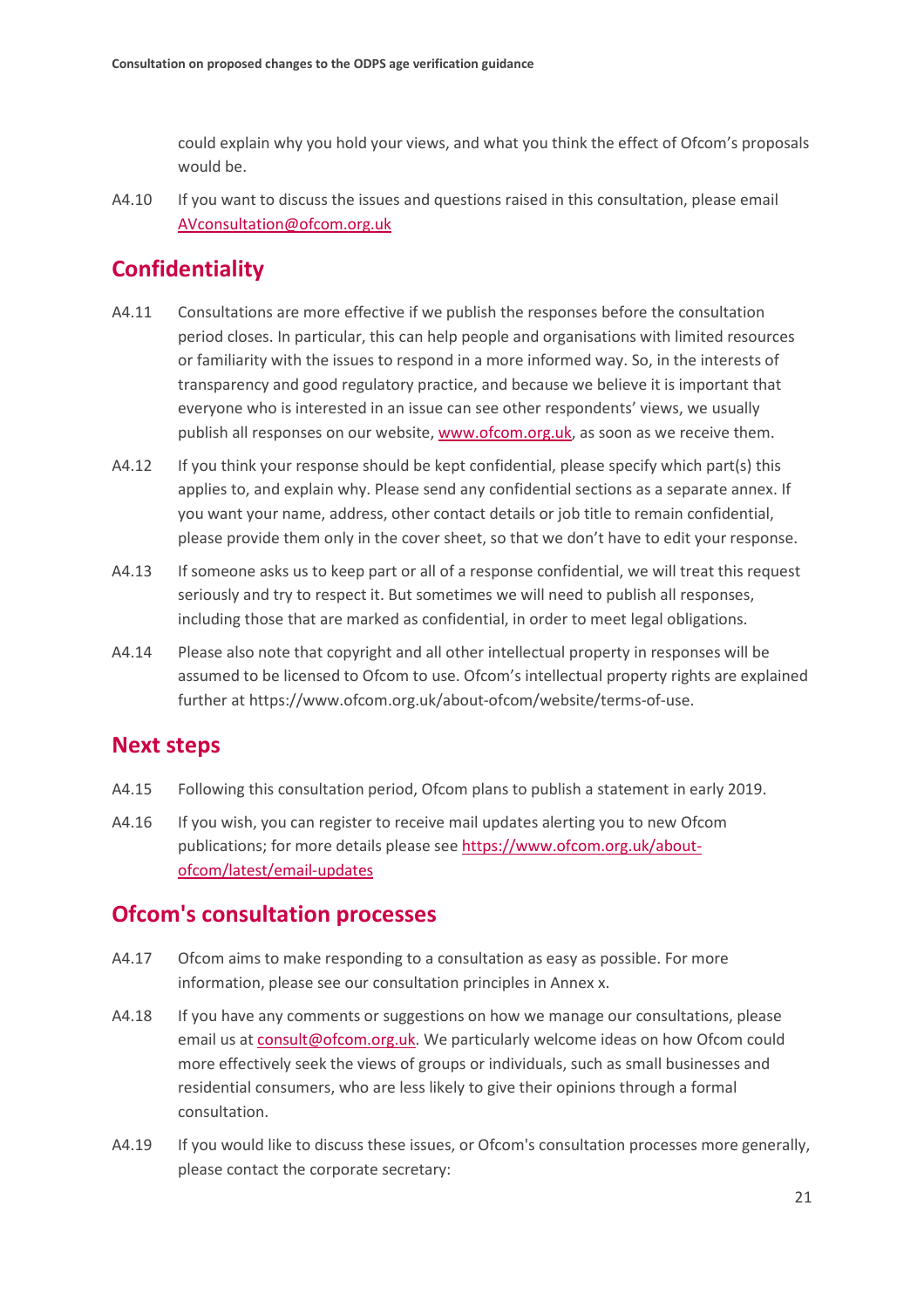Corporation Secretary Ofcom Riverside House 2a Southwark Bridge Road London SE1 9HA Email: [corporationsecretary@ofcom.org.uk](mailto:corporationsecretary@ofcom.org.uk)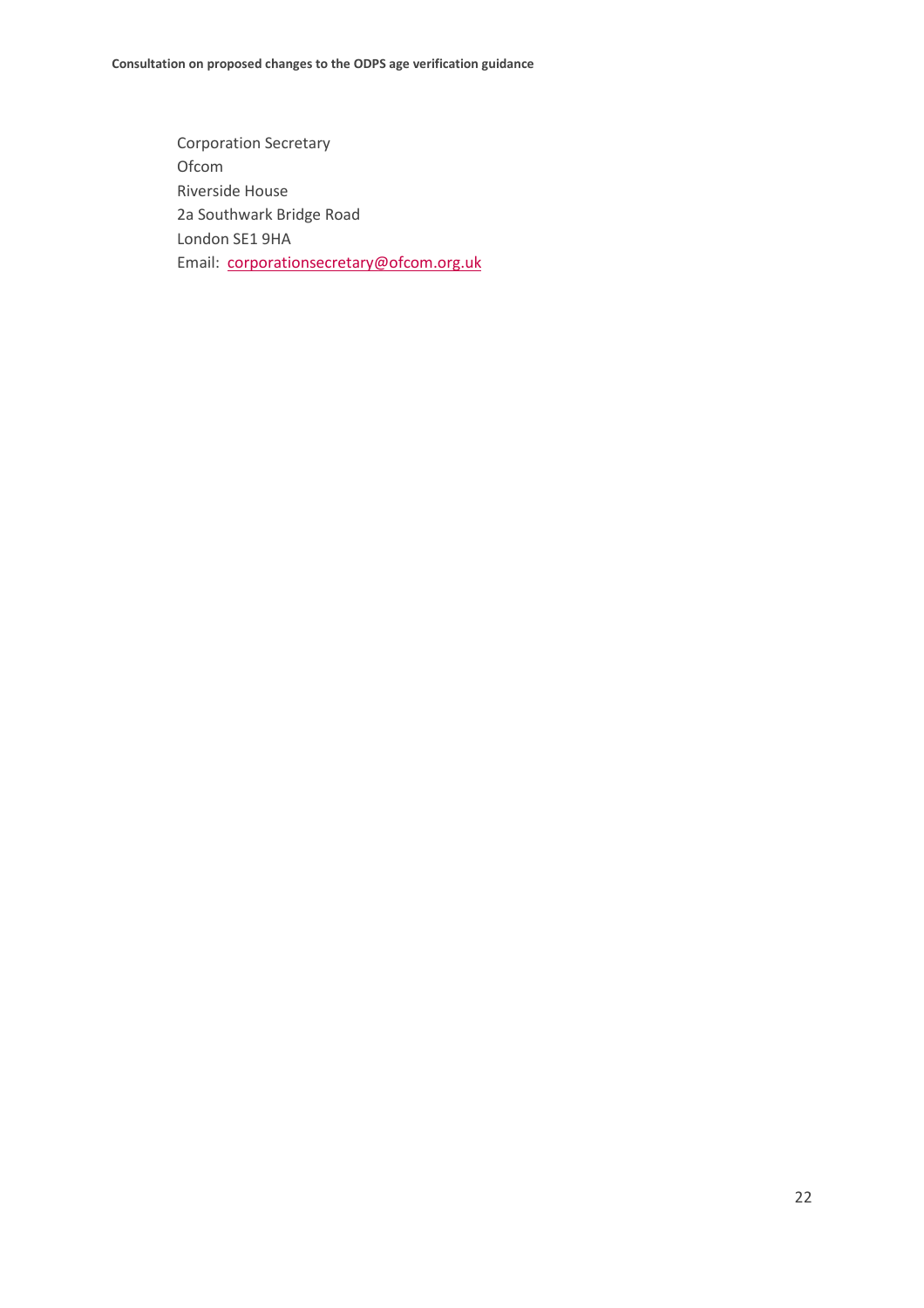# <span id="page-25-0"></span>A5. Ofcom's consultation principles

## **Ofcom has seven principles that it follows for every public written consultation:**

### **Before the consultation**

A5.1 Wherever possible, we will hold informal talks with people and organisations before announcing a big consultation, to find out whether we are thinking along the right lines. If we do not have enough time to do this, we will hold an open meeting to explain our proposals, shortly after announcing the consultation.

### **During the consultation**

- A5.2 We will be clear about whom we are consulting, why, on what questions and for how long.
- A5.3 We will make the consultation document as short and simple as possible, with a summary of no more than two pages. We will try to make it as easy as possible for people to give us a written response. If the consultation is complicated, we may provide a short Plain English / Cymraeg Clir guide, to help smaller organisations or individuals who would not otherwise be able to spare the time to share their views.
- A5.4 We will consult for up to ten weeks, depending on the potential impact of our proposals.
- A5.5 A person within Ofcom will be in charge of making sure we follow our own guidelines and aim to reach the largest possible number of people and organisations who may be interested in the outcome of our decisions. Ofcom's Consultation Champion is the main person to contact if you have views on the way we run our consultations.
- A5.6 If we are not able to follow any of these seven principles, we will explain why.

### **After the consultation**

A5.7 We think it is important that everyone who is interested in an issue can see other people's views, so we usually publish all the responses on our website as soon as we receive them. After the consultation we will make our decisions and publish a statement explaining what we are going to do, and why, showing how respondents' views helped to shape these decisions.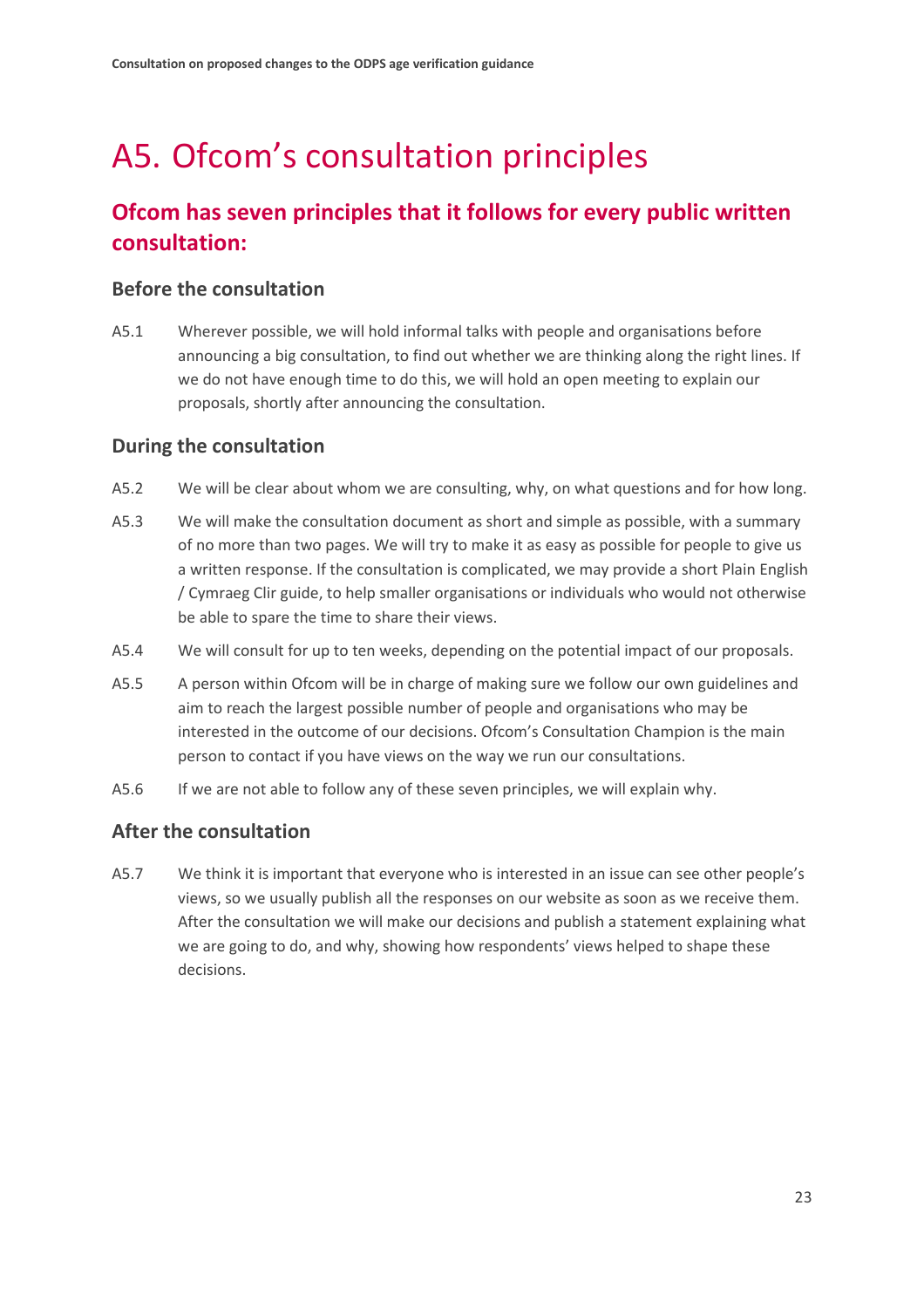# <span id="page-26-0"></span>A6. Consultation coversheet

## **BASIC DETAILS**

Consultation title: organisation realise To (Ofcom contact): Name of respondent: Representing (self or organisation/s): Address (if not received by email):

## **CONFIDENTIALITY**

Please tick below what part of your response you consider is confidential, giving your reasons why

| Nothing                                     |              |
|---------------------------------------------|--------------|
| Name/contact details/job title              |              |
| Whole response                              |              |
| Organisation                                | $\mathbf{I}$ |
| Part of the response                        |              |
| If there is no separate annex, which parts? |              |

If you want part of your response, your name or your organisation not to be published, can Ofcom still publish a reference to the contents of your response (including, for any confidential parts, a general summary that does not disclose the specific information or enable you to be identified)?

\_\_\_\_\_\_\_\_\_\_\_\_\_\_\_\_\_\_\_\_\_\_\_\_\_\_\_\_\_\_\_\_\_\_\_\_\_\_\_\_\_\_\_\_\_\_\_\_\_\_\_\_\_\_\_\_\_\_\_\_\_\_\_\_\_\_\_\_\_\_\_\_\_\_\_\_\_\_\_\_\_\_

## **DECLARATION**

I confirm that the correspondence supplied with this cover sheet is a formal consultation response that Ofcom can publish. However, in supplying this response, I understand that Ofcom may need to publish all responses, including those which are marked as confidential, in order to meet legal obligations. If I have sent my response by email, Ofcom can disregard any standard e-mail text about not disclosing email contents and attachments.

Ofcom seeks to publish responses on receipt. If your response is non-confidential (in whole or in part), and you would prefer us to publish your response only once the consultation has ended, please tick here.

Name Signed (if hard copy)